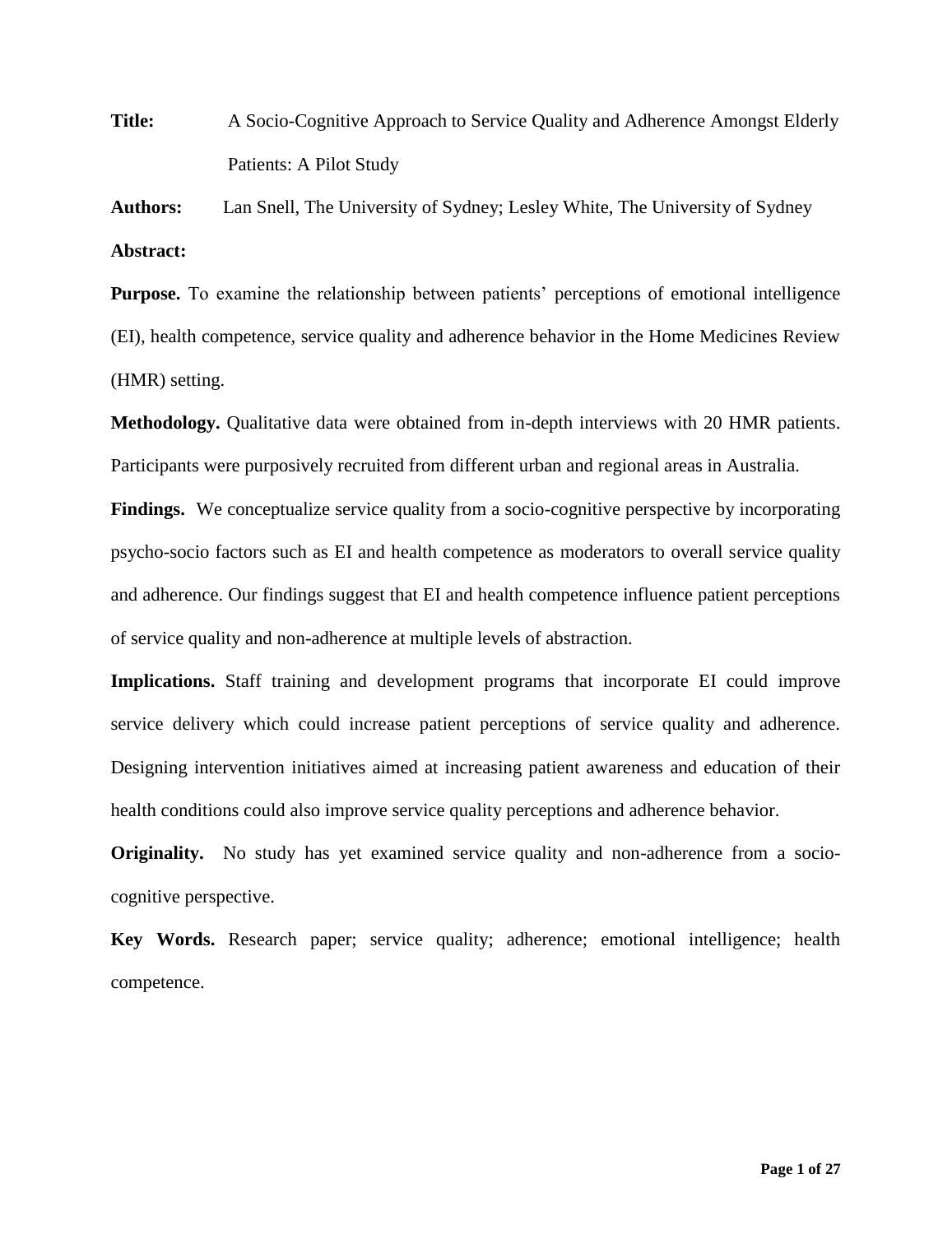# **Introductory note:**

Author Bio: Lan Snell is a doctoral candidate at The University of Sydney. Her academic qualifications include a BBus from UTS, MEdLdhp (Education and Work) and a Post Graduate Certificate in Research Methods, both from Macquarie University. Contact details: +61 2 9420 3727; [lansnell@bigpond.net.au.](mailto:lansnell@bigpond.net.au) Mailing correspondence: Lan Snell 9 Wingadee St, Lane Cove NSW 2066, Sydney Australia.

Professor Lesley White is the Johnson & Johnson Pharmacy Practice Foundation Chair of Pharmacy Management at The University of Sydney. Lesley's interests focus on strategic marketing and services marketing, particularly services quality, together with small business and professional services marketing. Her qualifications include a BPharm, MCom, MEd and PhD. Contact details: +61 2 9351 4447; [lesley.white@sydney.edu.au.](mailto:lesley.white@sydney.edu.au)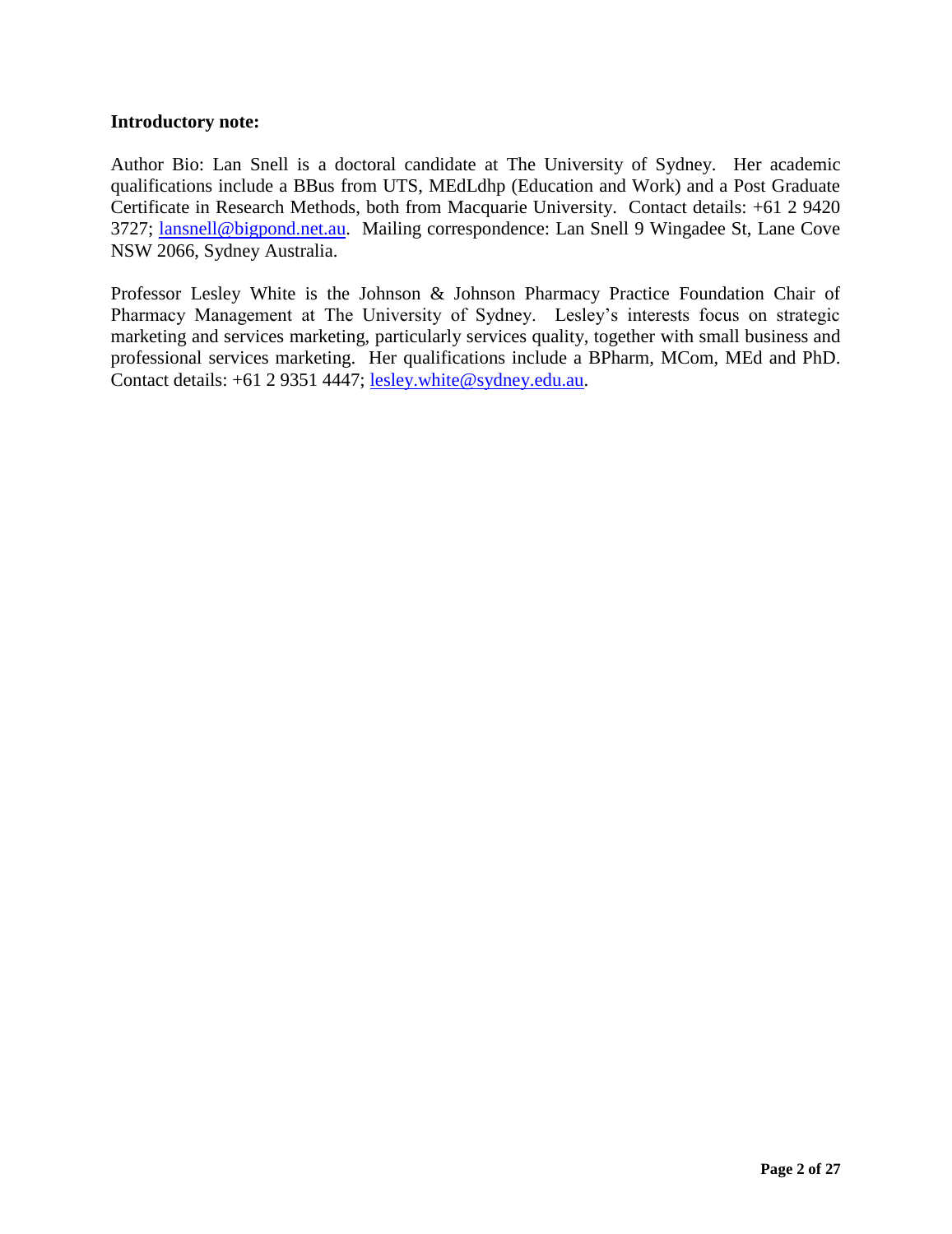## **Introduction**

Recent conceptualisations of health service quality suggest that service quality evaluations are derived from a number of sub-dimensions that influence their associated primary dimension, which in turn, influences overall quality perceptions. This hierarchical approach to service quality has been empirically supported in the marketing literature (e.g. Dabholkar et al. 2000, Brady & Cronin 2001) and more recently confirmed within the context of health services (Dagger et al. 2007), where service quality is presented as a third-order factor model. While these findings significantly contribute to understanding the complex nature of consumer evaluations of health services, they do not examine (and nor was the intention) the relationship between specific socio cognitive states such as the consumer's emotional intelligence (EI) and health competence to adherence behavior.

Previous studies in health suggest that quality evaluations of provider behavior by patients with chronic diseases were significantly associated with self-report assessments of their own physical health, mental health and social circumstances (Greenley et al. 1982, Linn & Sheldon 1982). These findings suggest that consumer perceptions of their health and emotional state could influence their assessment of the quality of provider services, and hence their overall perceptions of the service quality.

Non-adherence to medical regimes is a complex problem not only for individuals, but also for public health systems, and by extension, the wider economy. This is because adherence has been shown to be a key link between process and outcome in medical care (Vermeire et al. 2001) and numerous studies have sought to identify determinants of non-adherence (e.g. DiMatteo & Hays 1980, Horne & Weinman 2002, Mårdby et al. 2007).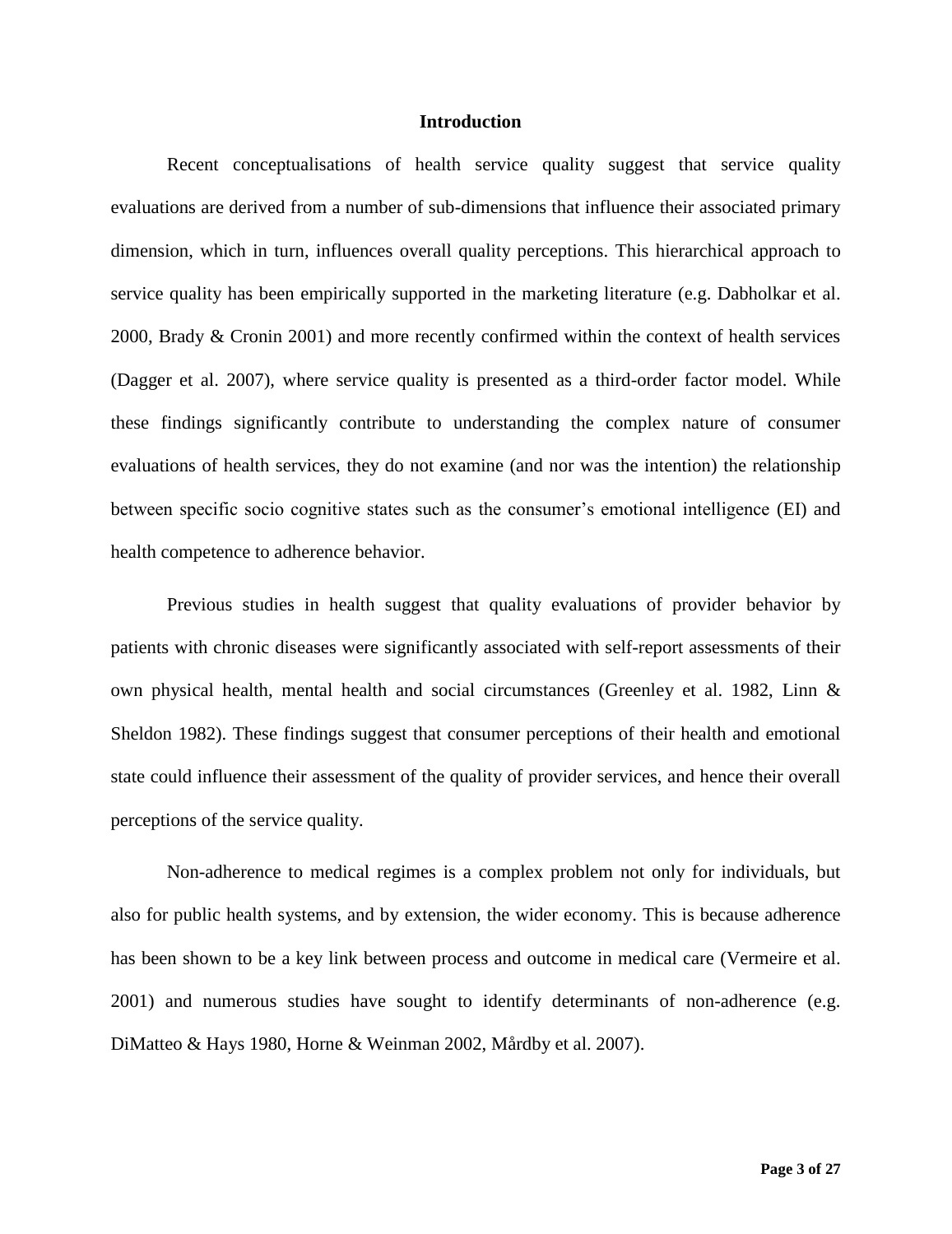The objective of our study was to develop a socio cognitive approach to service quality and non-adherence within a specific service encounter: the Home Medicines Review (HMR). The HMR program is a government initiative aimed at improving patient health and well-being and involves the collaboration between the GP, pharmacist and patient in reviewing patient use of medicines.

#### **Service Quality**

Perceived quality is viewed as an attitude, resulting from comparisons or expectations with perceived performance. A number of evaluative criteria have been offered by the literature including the service environment, enabling factors and interpersonal quality (McDougall  $\&$ Levesque 1994, Rust & Oliver 1994, Brady & Cronin 2001). Acknowledging the similarities and semantic differences of these various approaches, Dagger et al (2007) suggest that service quality is comprised of four overarching dimensions: interpersonal quality, technical quality, environment quality, and administrative quality. However, not all these dimensions apply directly to health services, particularly to the HMR service encounter.

## **Health Service Quality**

Donabedian (1966) suggests three main approaches to assessing health quality: outcomes (terms of recovery, restoration of function and survival); the process of care (patient perceptions of quality); and the setting (environmental factors). de Ruyer and Wetzels (1998) argue that outcomes are difficult to establish because of variability in patient health conditions and their physical and mental state. This variability has led to the concept of intermediate outcomes which are subjective measures such as the provider's ability to deliver the service (Murfin et al. 1995).

Donabedian's (1966) three approaches to assessing health service quality are featured in other conceptualisations of health service quality, and similar to the services marketing literature,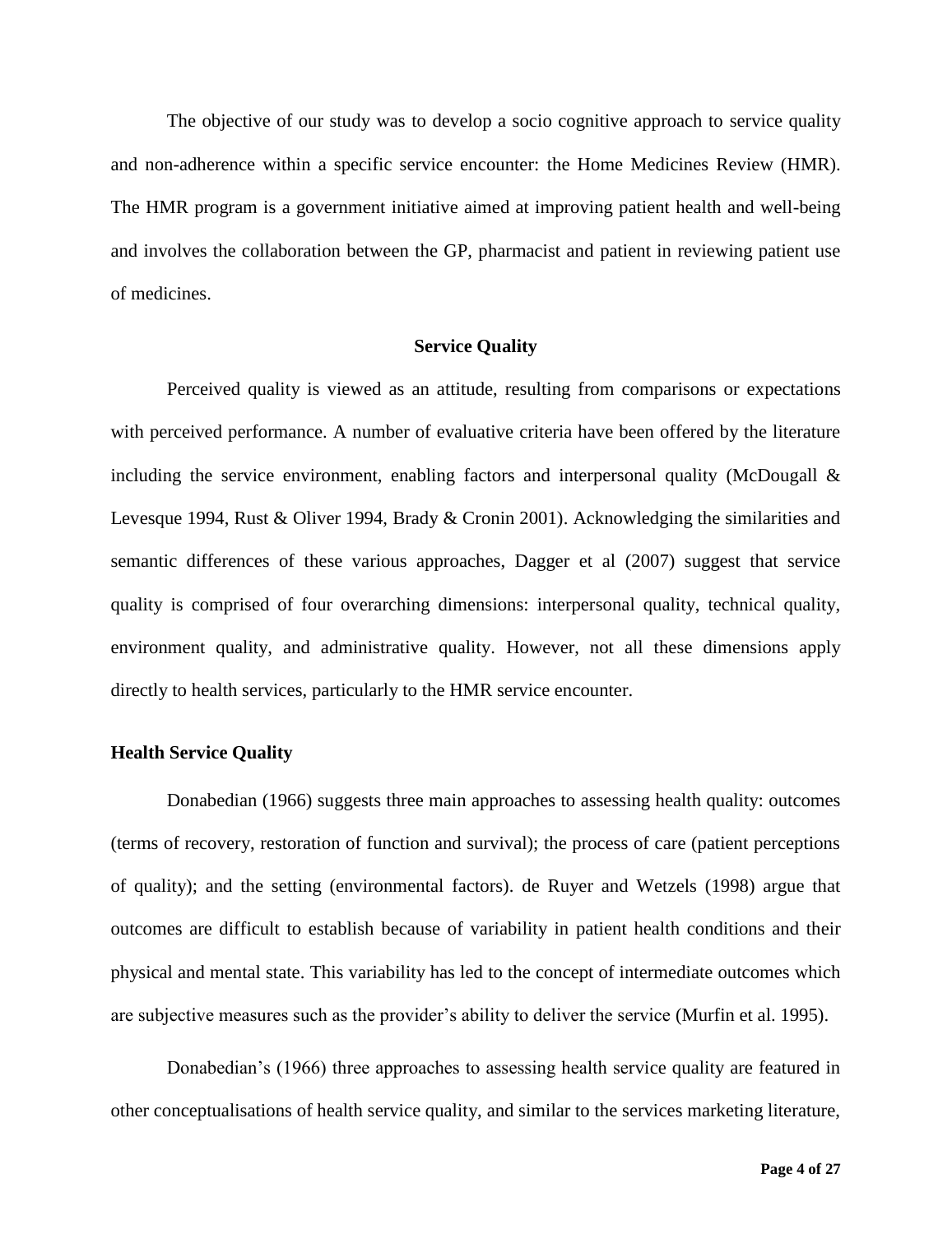the various health quality models contain overlapping dimensions (e.g. Choi et al. 2004, Zineldin 2006). Although we accept that both outcome and process play an integral part in the service encounter, the focus of the present research is on the process of care given the unique context of the HMR. We were not concerned with making any clinical assessments hence exploring definitive outcomes was outside the scope of the research aims. Rather, we were interested in understanding subjective measures (intermediate outcomes), such as patient psycho-socio attributes and their relationship to perceived service quality and adherence behavior.

#### **Adherence**

Adherence refers to the degree to which a patient's behavior (in terms of taking medication, following diets, or executing lifestyle changes) coincides with medical or health advice (Haynes et al. 1976), whereas compliance implies obedience to the health care professional (Chisholm-Burns & Spivey 2008). Although both terms have been used interchangeably in the literature, some researchers have argued that the term adherence is preferable to compliance in that it reduces the attribution of greater power to the doctor in the provider-patient relationship which compliance brings (Morisky et al. 1986, Lutfey & Wishner 1999, Vermeire et al. 2001).

Adherence research is plagued with debate, much of which relates to the complex nature of non-adherence (Stephenson et al. 1993) and issues surrounding its measurement (Roth 1987). In response, some researchers have identified sub-types of non-adherence such as intentionality (Donovan & Blake 1992), whereas other more recent attempts have narrowed adherence down to the patient's behavior in taking their prescribed medication. The term pharmacoadherence refers to "the extent to which a patient follows a given therapeutic medication regime as agreed on in partnership with a health care professional" (Chisholm-Burns & Spivey, 2008, p.661). Given the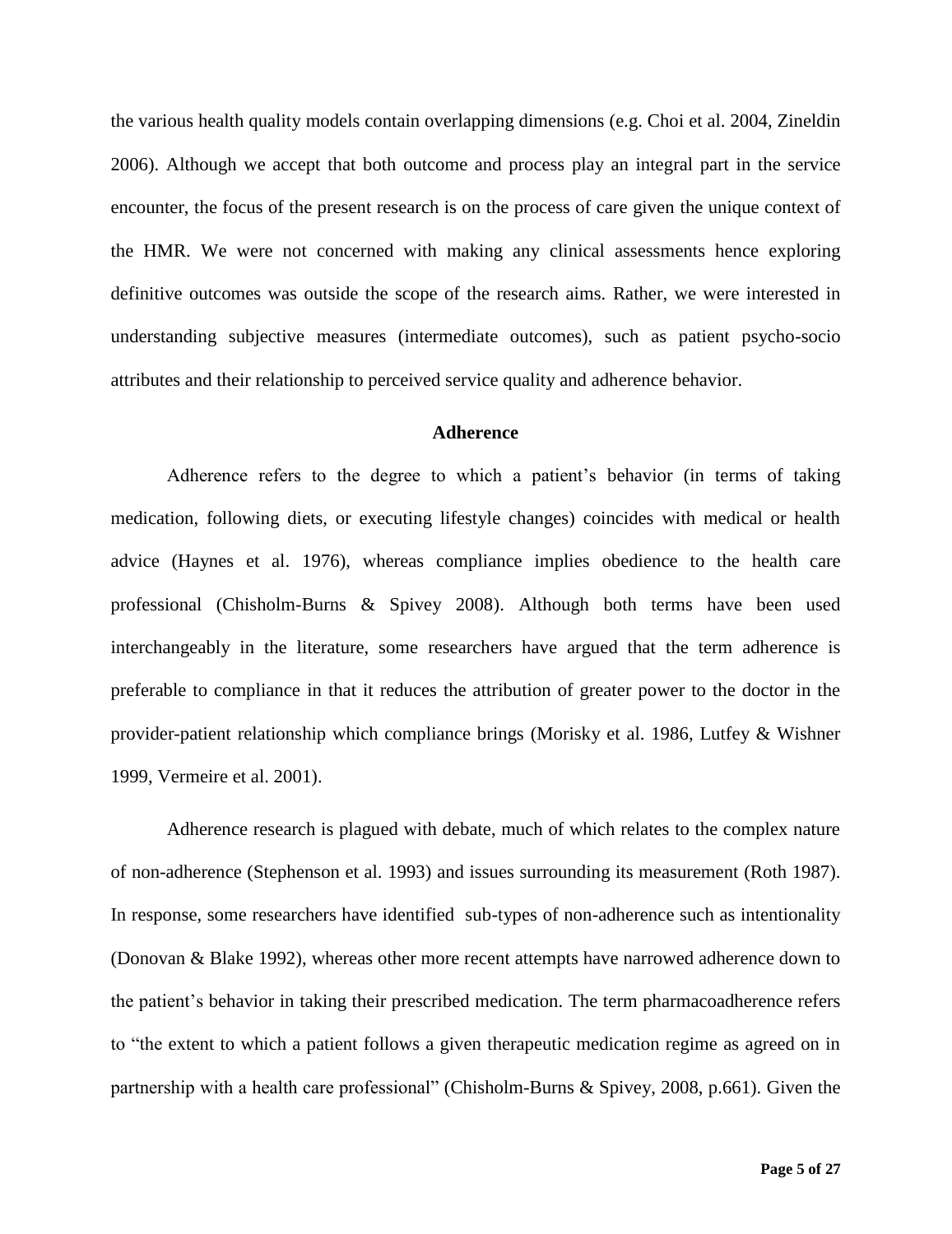HMR context, pharmacoadherence, that is, the patients' perceived ability to adhere to their medication management plan post their HMR, was used as the unit of analysis.

#### **Perceived Health Competence**

Smith et al (1995) developed the Perceived Health Competence Scale (PHCS) aimed to assess efficacy/competency beliefs of one's health. Specifically, the PHCS is a measure of a person's expectancy that he/she can effectively interact with his/her environment (Wallston 1992). Wallston (1992) argues that this type of generalized expectancy combines a behavioral expectancy (e.g. "I am capable of doing the behavior") with an outcome expectancy (e.g. "The behavior will get me what I want") (p.194). On the basis of findings from other studies that have used the PHCS and demonstrate the construct validity of the scale (for a review, see Smith et al. 1995), the PHCS was used in this study given the health domain of the study.

#### **Emotional Intelligence (EI)**

Broadly, EI refers to the interaction between emotion and cognition that leads to adaptive functioning (Salovey & Grewal 2005). EI has been conceptualised as consisting of three adaptive abilities: appraisal and expression of emotion; regulation of emotion; and utilisation of emotions in solving problems (Salovey et al. 2000). Each of these abilities feature sub-components related to the adaptive use of cognition from an intrapersonal (ability to know one's own emotions) and interpersonal (ability to understand other individual's emotions and intentions) perspectives (Gardner 1983). Previous studies have found that those with enhanced interpersonal skills with high EI would have better psychosocial functioning (Schutte et al. 1998, Brown & Schutte 2006), including intrapersonal factors such as mood regulation and optimism (Austin et al. 2005), and more satisfaction with social support (Vale et al. 2002).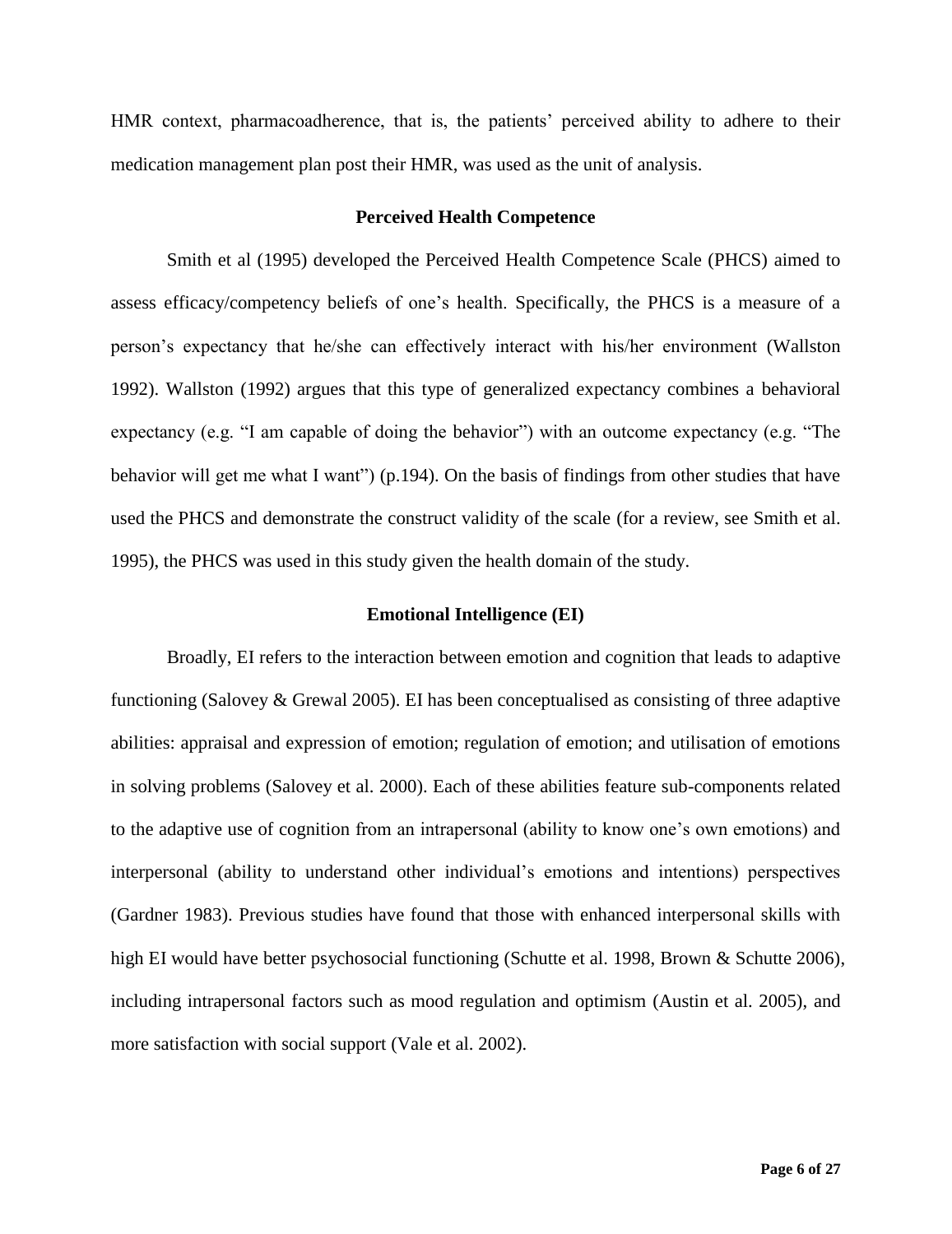We argue that because the HMR encounter is a social interaction between the health care provider and the patient, understanding the patients' EI might help explain possible differences in interpersonal quality evaluations. For example, the extent to which the patient adopts certain perspectives of other people might help account for variances in service quality perceptions which might influence the patients' adherence behavior.

#### **Sample**

Participants were purposively recruited from different urban and regional areas in Australia. Qualitative data were obtained from in-depth interviews with 20 HMR patients. Eight of these were male and 12 female. Respondents ranged from 44 to 90 years of age. The criteria for patient participation included English speaking participants who previously had a HMR (within three months of the interview date). Each interview was conducted at a mutually convenient location, with the majority (19) being conducted within the patient's home. The average interview time was 50 minutes.

## **Methodology**

The interview questions were based on a review of the literature from disciplines including services marketing, socio sciences, medicine, pharmacy practice and psychology. Interviews were audio recorded and transcribed verbatim. Pseudonyms have been used to mask the identity of patients (e.g. P1, P2, P3 etc) and their accredited pharmacist (pseudo names).

For overall service quality perceptions, respondents were asked to describe the factors they believed were necessary for a quality HMR. Items from the Health Service Quality Scale (Dagger et al. 2007) were used to facilitate the discussion. Respondents were encouraged to identify specific attributes they perceived as influences on these primary dimensions, with one exception. Support environment quality was eliminated in this study because the majority of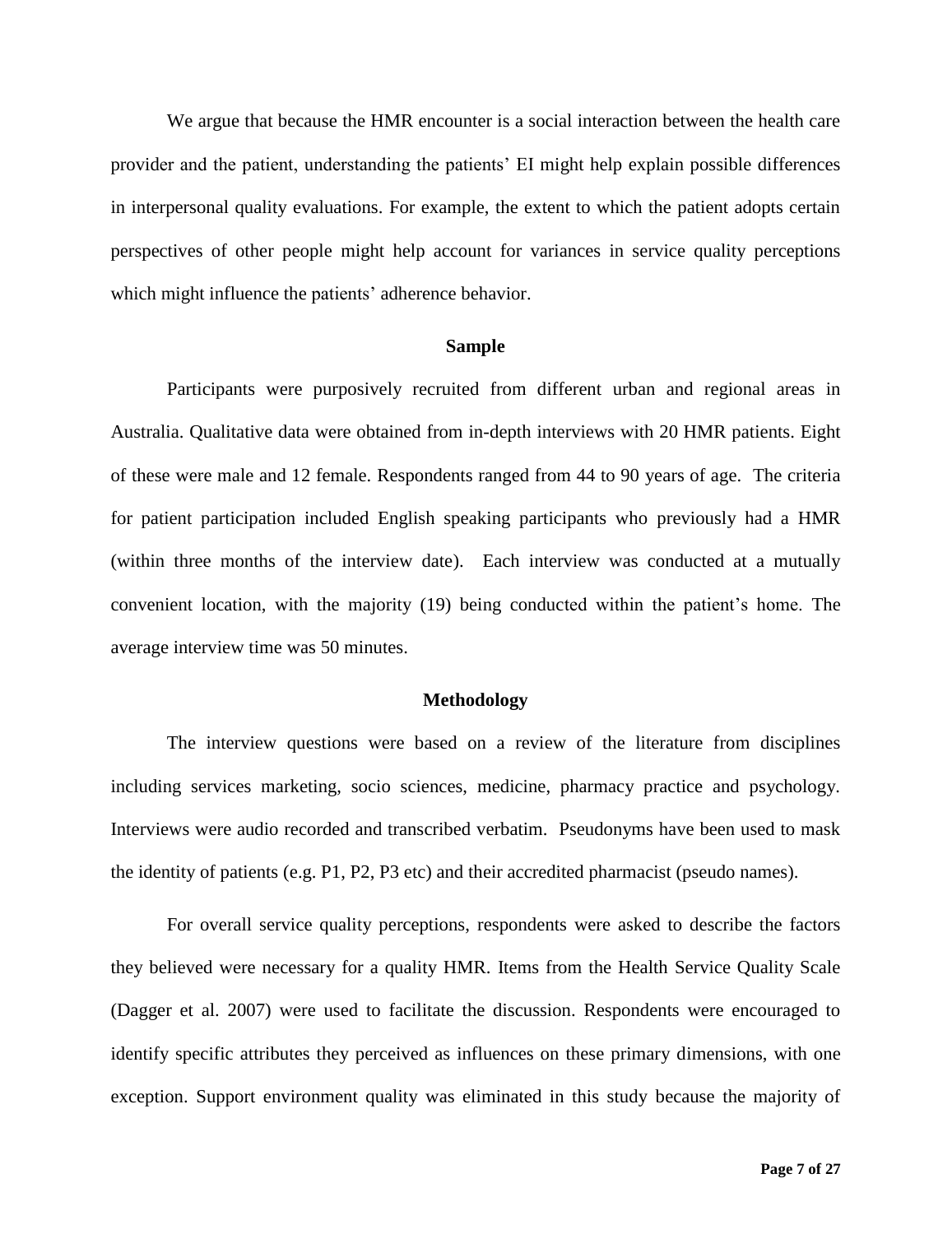HMR's were conducted in the home environment and therefore the associated environmental features that could influence perceptions such as atmosphere and tangibles, do not apply in this situation.

Patient adherence was discussed using adapted items from the General Adherence Scale (Sherbourne et al. 1992), the Self-Reported Medication-Taking Scale (Morisky et al. 1986), and the Medication Adherence Report Scale (MARS; Horne & Weinman 2002). Questions such as "Have you been able to stick to the plan?", "What factors have helped you adhere to the plan?" and "What were some of the difficulties you experienced in adhering to your plan?" were asked.

Items from the Perceived Health Competence Scale (PHCS; Smith et al. 1995) were used to frame discussions on patient health competence or self-efficacy. Items from two scales were adapted to facilitate the EI discussion. These include the Assessing Emotions Scale (AES; Schutte et al. 1998) for assessing EI as a trait and the Interpersonal Reactivity Index (IRI; Davis 1980). Initially, questions regarding the respondents' perceived interpersonal skills were asked. For example: "Would other people find it easy to confide in you?" and "Do you regard yourself as someone who can 'read' other people's body language?" A hypothetical scenario was also used to gain additional information regarding patients' EI levels, with particular attention to EI components such as interpersonal skills, social relations and empathy.

## **Validity**

Construct validity was increased by adhering to the "three principles of data collection" (Yin 2003, p.97). The first principle was met by use of direct observations. The second principle was represented by the establishment of a case study database in the form of a case study protocol. The case study protocol, including interview schedules, was developed to record and monitor all the procedures for the data collection (Perry 1998). The interview schedule was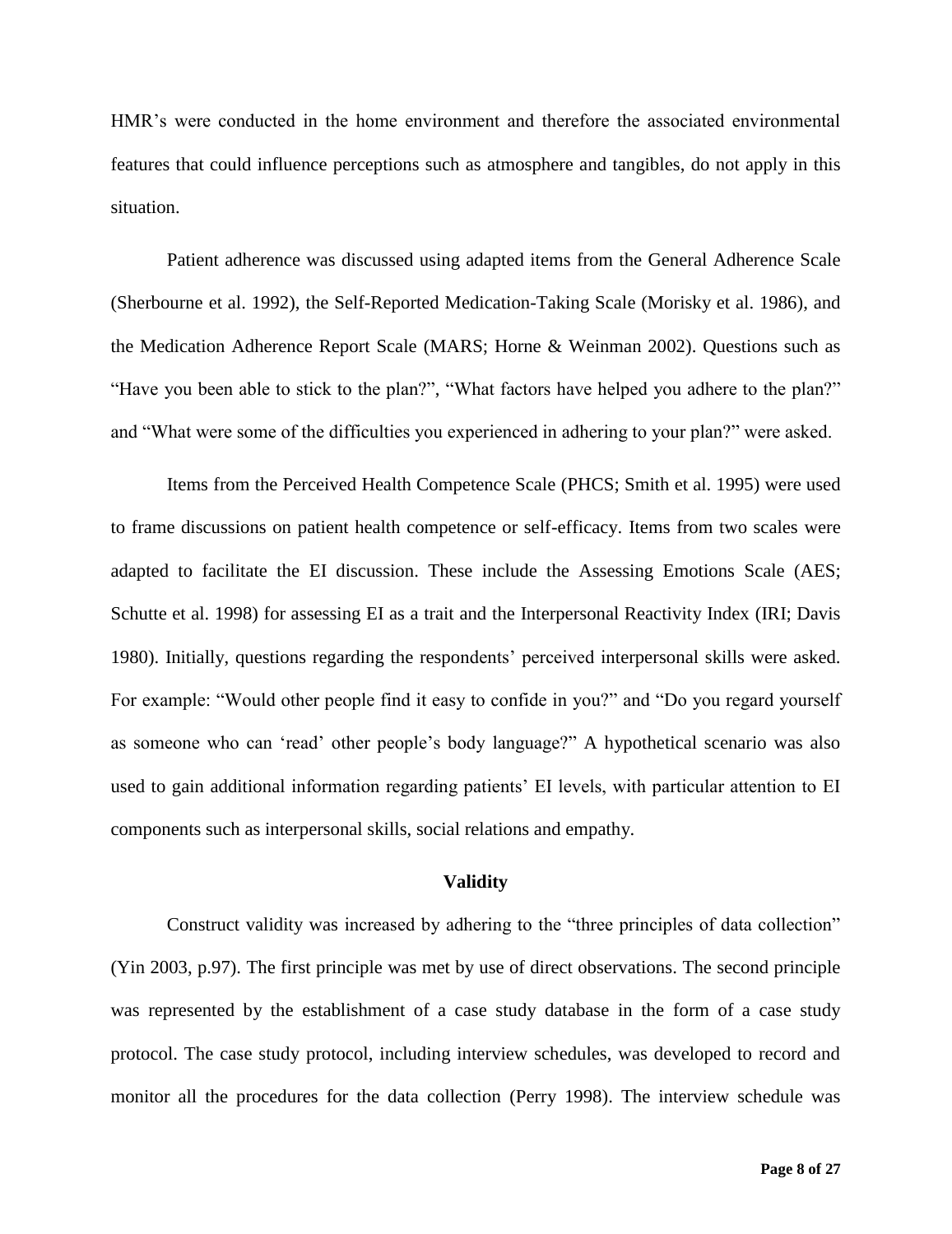piloted with two participants who did not participate in the main study. Minor changes were made to the wording of the questions, and refinements made to the probes. In all instances, maintaining a chain of evidence, the third principle, was used as the overarching analysis guideline. This was achieved by extensive note taking, as reflected in our constant updates of the protocol.

#### **Analysis**

The sequence of analysis followed a complete transcription of each interview, which was verified and supplemented by our field notes and other supporting documentary evidence (e.g. feedback from the pharmacist). Initially, we categorized all the data in an attempt to intuitively aggregate units (Stake 1995). We then analysed the data by noting patterns and memoing (Miles & Huberman 1994), searching for similarities, recurring themes and emergent issues and relationships in the data (Miles  $&$  Huberman 1994). We repeated this process several times until a general set of themes emerged from the data.

## **Research Findings**

#### **Patient Characteristics**

The majority of respondents (15) were elderly (65 or above) with 12 of the overall sample female. All respondents achieved primary school education, with three achieving partial secondary level education. Nineteen respondents were on some kind of government welfare (e.g. aged pension, widow pension, disability pension, ex-serviceman pension, carer's pension).

With regard to employment history, the majority of female respondents (9) had worked in a part-time or casual capacity in retail, two were unemployed and one female respondent had recently retired from a career in finance. The occupation of the male respondents had ranged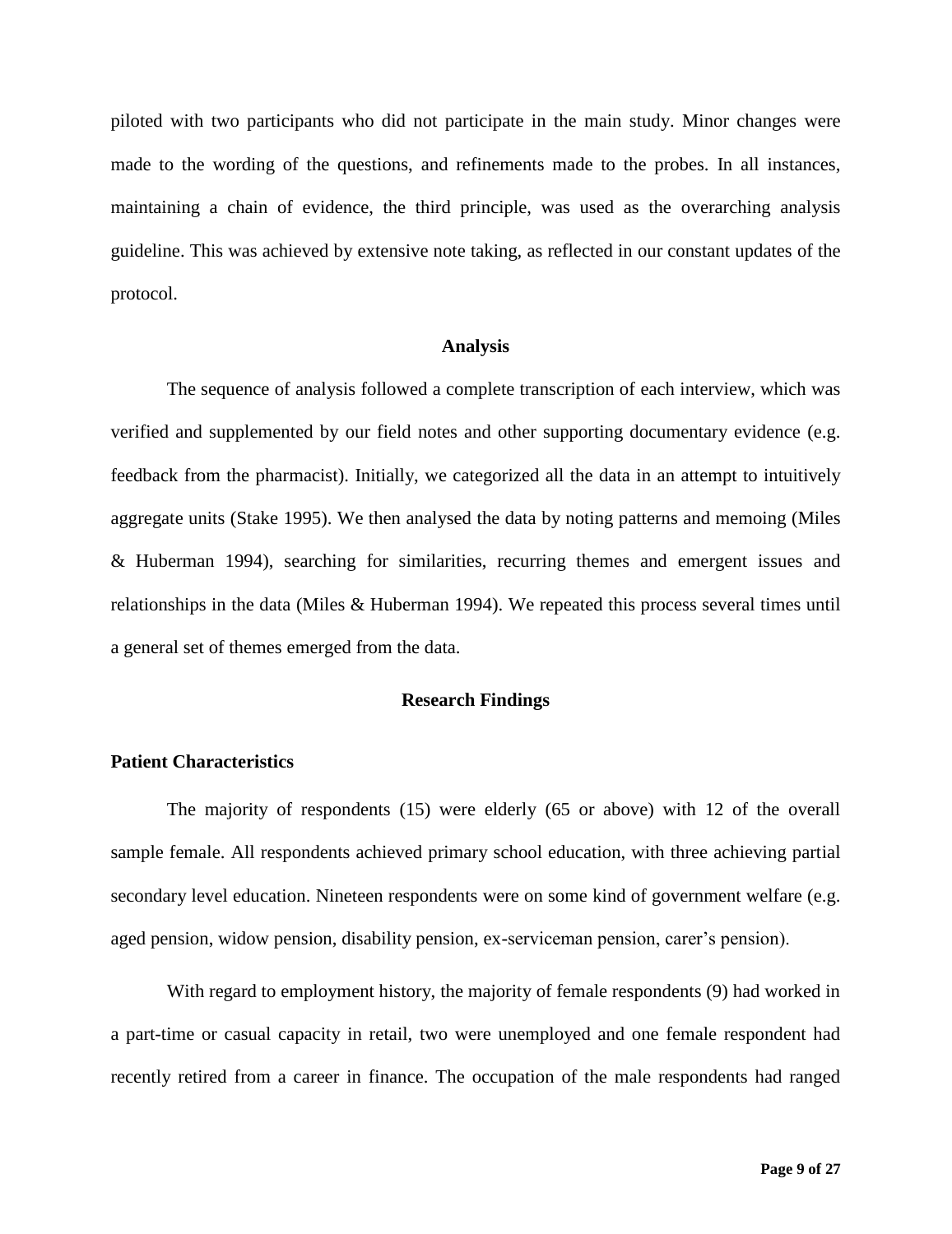from sales, agriculture, military services and building. All respondents had retired because of age or ill health.

#### **Health Conditions**

The medical histories of most respondents were lengthy and complex. Respondents suffered from a variety of health conditions, ranging from acute illness to chronic illness. Selfreported health conditions included cardiovascular, respiratory, diabetes, cancer, gastro-intestinal, arthritis, cataracts, mental illness, neurological and osteoporosis. Table 1: Health Conditions, summarises these conditions.

#### INSERT TABLE 1 ABOUT HERE

To assess the patient's understanding of their medication and health condition(s), questions regarding their current medications were asked. Half the respondents said they were taking 5-7 different types of medication, with five taking eight or more medications. Furthermore, 11 of the respondents were taking more than 10 doses of medication per day. Of the types of medication, many of the respondents (12) were on medication with a narrow therapeutic index and/ or requiring therapeutic monitoring (e.g. warfarin).

## **HMR Encounter**

When asked to recall (unprompted) what the pharmacist discussed with them, most respondents said the pharmacist covered the range of their medications (17), followed by the function of effect of various medications (11) and when and how medications should be taken (8). Table 2: Topics Discussed by Pharmacist, summarises the range of topics recalled by the participant as being covered by the pharmacist.

## INSERT TABLE 2 ABOUT HERE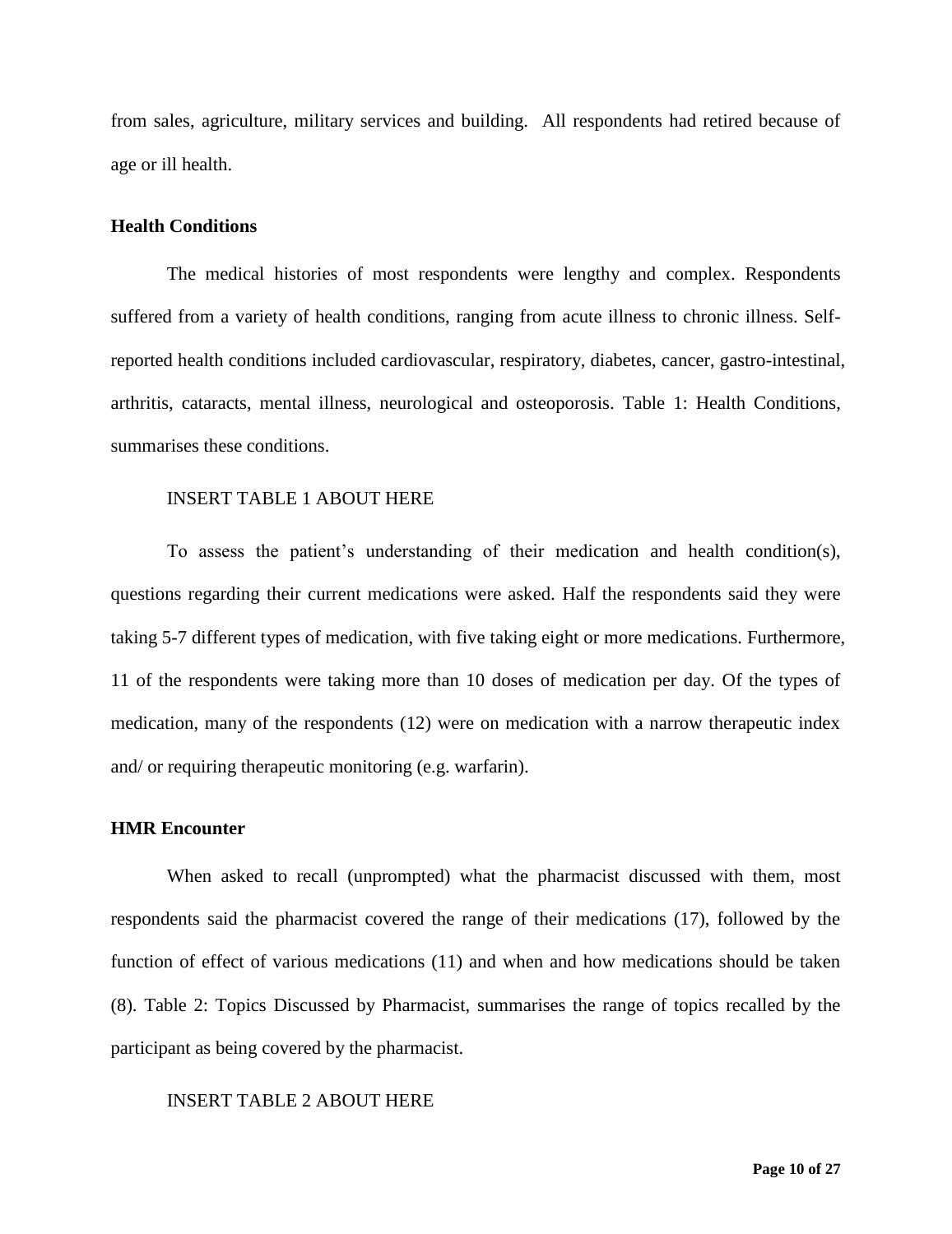## **Service Quality**

The findings suggest that each one of the three primary dimensions of service quality (interpersonal, technical and administrative) has at least two sub-dimensions. The following section discusses these sub-dimensions according to their parent dimension.

## *Interpersonal Quality*

The data identified a number of recurring themes including: trust, communication, rapport and respect. Respondents made common references to the importance of trust or confidence in the pharmacist. The following statements exemplify the perceived importance of this attribute:

"as you're dealing with medications, you got to trust them and have confidence in them" (P6); and

"they know more than I do, so if they say something, it must be right, it's got to be right.  $\ldots$  I place a lot of trust in doctors" (P11).

Communication was identified as another important aspect of interpersonal quality. For example, respondents made the following statements:

"the ability to translate [medications] to you in plain English" (P1); and

"you've got to have someone there that can talk and that you can talk back, like conversation" (P12).

Rapport, another theme related to communication, was identified in the data. Respondents indicated that they could relate well with the pharmacist because of the pharmacists' rapport building skills which made them feel comfortable, enabling them to trust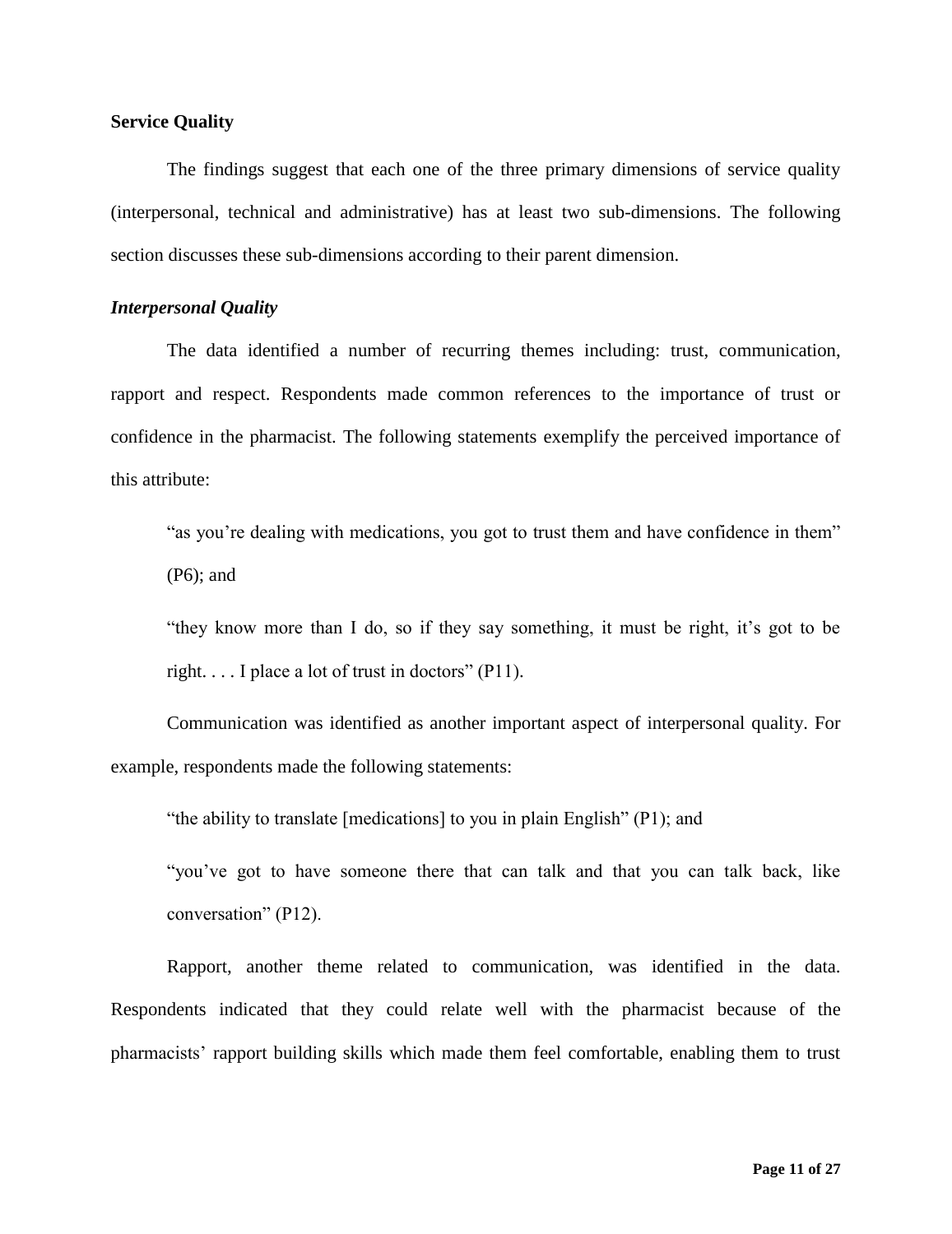the pharmacist and communicate effectively with them. This is reflected in statements such as: "It's easy to have a rapport with him"  $(P13)$ ;

"She made you feel comfortable. . . . You didn't feel uneasy when you're talking to her, she was easy to ask questions" (P2); and

"She chatted about her kids, she just made you feel comfortable so that you felt you were just sitting down having a chat and within that chat she was giving you her knowledge so that you knew" (P9).

Respondents made the following statements regarding the importance of respect and empathy:

"they need to speak to me as not beneath them, looked down upon" (P3);

"he doesn't make you feel like a nutter, he treats you like a normal human being" (P7); and

"not speaking like a doctor" (P15).

## *Technical Quality*

The data suggests that respondents evaluate competence of their pharmacist based on perceived knowledge, credentials and perceived experience. The following statements support this view:

"knowledge is absolutely important as you're dealing with medications" (P4);

"they've got to have knowledge too, you've got to have someone that's been in that sort of thing for a long while" (P3); and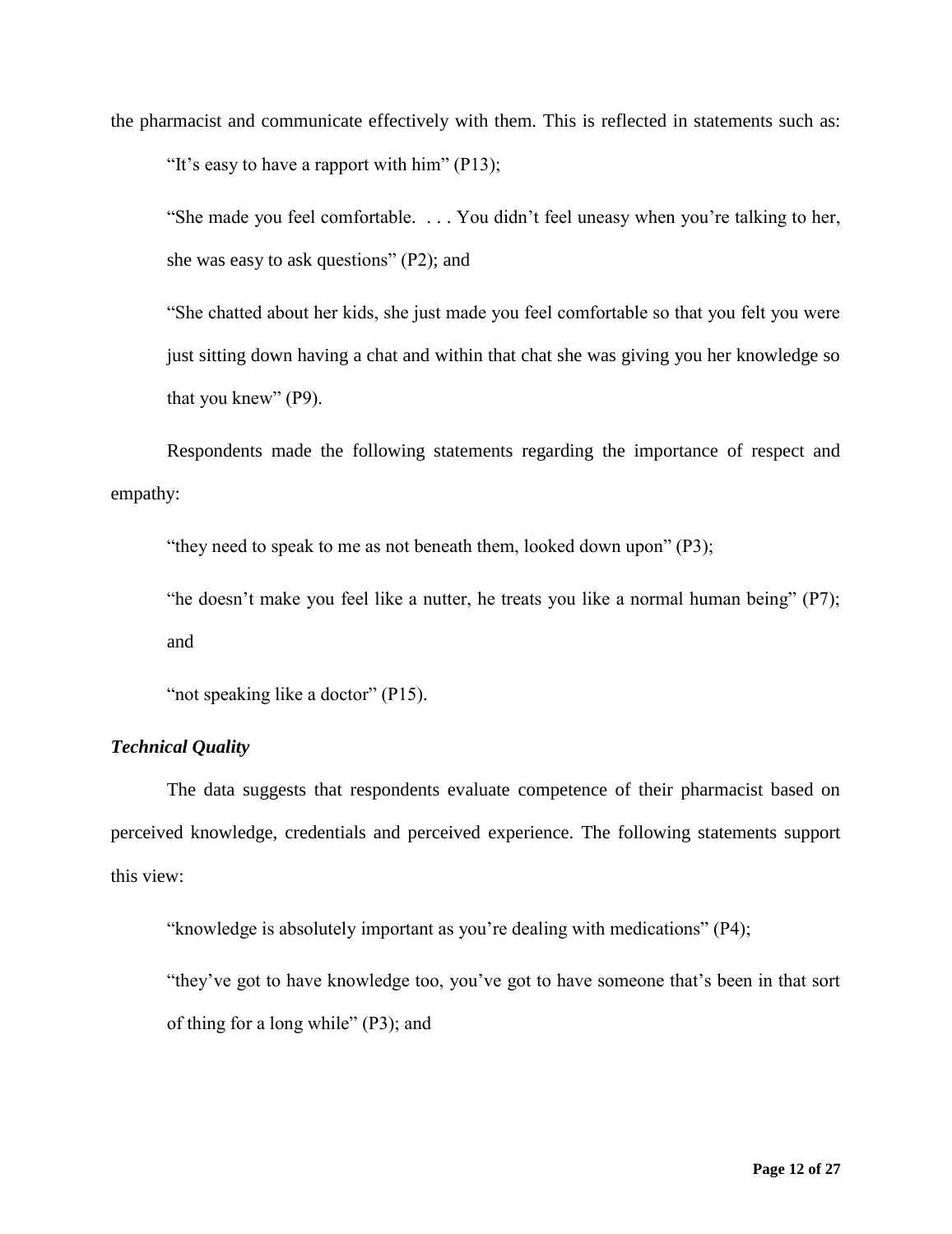"my pharmacist is excellent because she lectures in medicine at the university and I thought, that's who I want, that's someone who's obviously up to date" (P9).

Furthermore, the data suggests that the majority of respondents (17) base their evaluations of the medical care process on interpersonal qualities of the provider:

"I don't know if they know what they know, but she was nice and I liked her" (P11); and

"they have to know what they're talking about I suppose, but I wouldn't know" (P14).

## *Administrative Quality*

Two core themes were identified within administrative quality: timeliness and collaborative support. Respondents frequently expressed how surprised and happy they were regarding the timeliness of the HMR process. These include the time from which the initial recommendation of a HMR from either their pharmacist or GP was made, to the time of the actual HMR encounter which was in most cases less than two weeks.

Collaborative support was the second sub-dimension identified by the data. Respondents identified this as follow-up actions exhibited by heath care service providers post review, citing examples of communication or actions between the pharmacist and GP, and the GP to patient to verify this. For example:

"she was great because she did what she said she would do. . . . I found out from my GP" (P5); and

"I guess they spoke to each other because that's why my medication changed" (P12).

A relationship between collaborative support and the role of the patient in how they manage their medication plan was also observed from the data. Five patients identified themselves as active in their medication management. For example: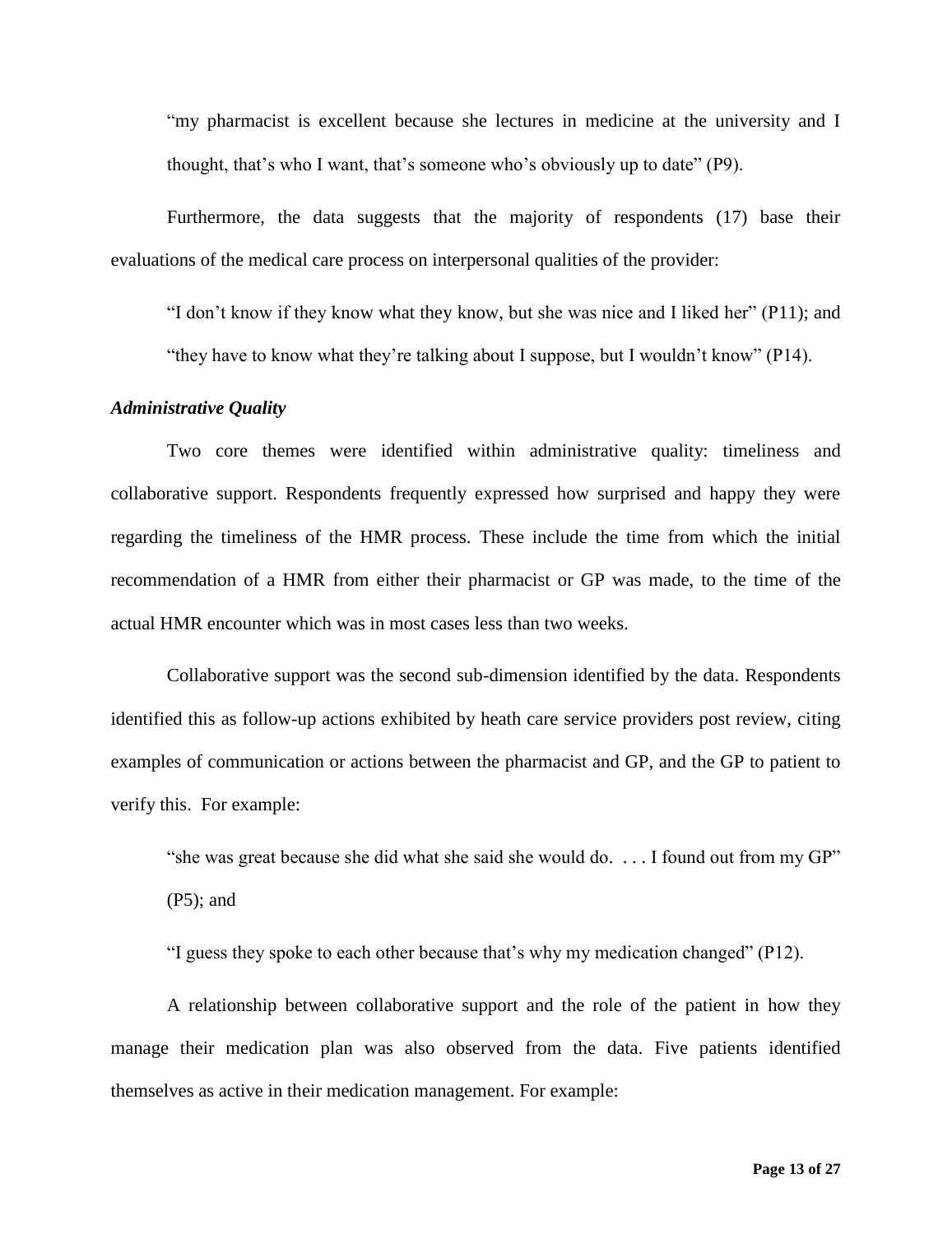"I have a very, very thorough understanding of my medications which [my pharmacist] has acknowledged that I truly do understand what I do with them, not just what each medication does, but the interactions that the medications can have. . . . Because I take a lot of medication, I need to understand the interplay and particularly if I'm taking anything that is an over-the-counter medication" (P7).

The majority of respondents (15) however, assumed a more passive role. For example: "I wouldn't know" (P3); "they're the experts" (P8); and "I just do what I'm told" (P14). The findings indicate that the collaborative quality element is viewed primarily as the interaction between health service providers, and not the patient.

## **Adherence**

The majority of respondents held the belief that they take too many medications, with most expressing a degree of concern regarding addiction:

"I'm terrified of pethidine because I can understand why people get addicted because of that calm, relaxed feeling" (P6).

Other respondents (6) expressed a desire to eliminate some of their medications because of adverse drug reactions. Fear of addiction and or adverse drug effects led some respondents to modify their regime by taking themselves off certain medications, not taking medications and or switching medications. In some cases, these non compliant practices were done without consultation with their GP. For example, one respondent with a medical history including bowel cancer, depression, epilepsy and a previous addiction to narcotics, and whose medication plan includes eight different drugs stated: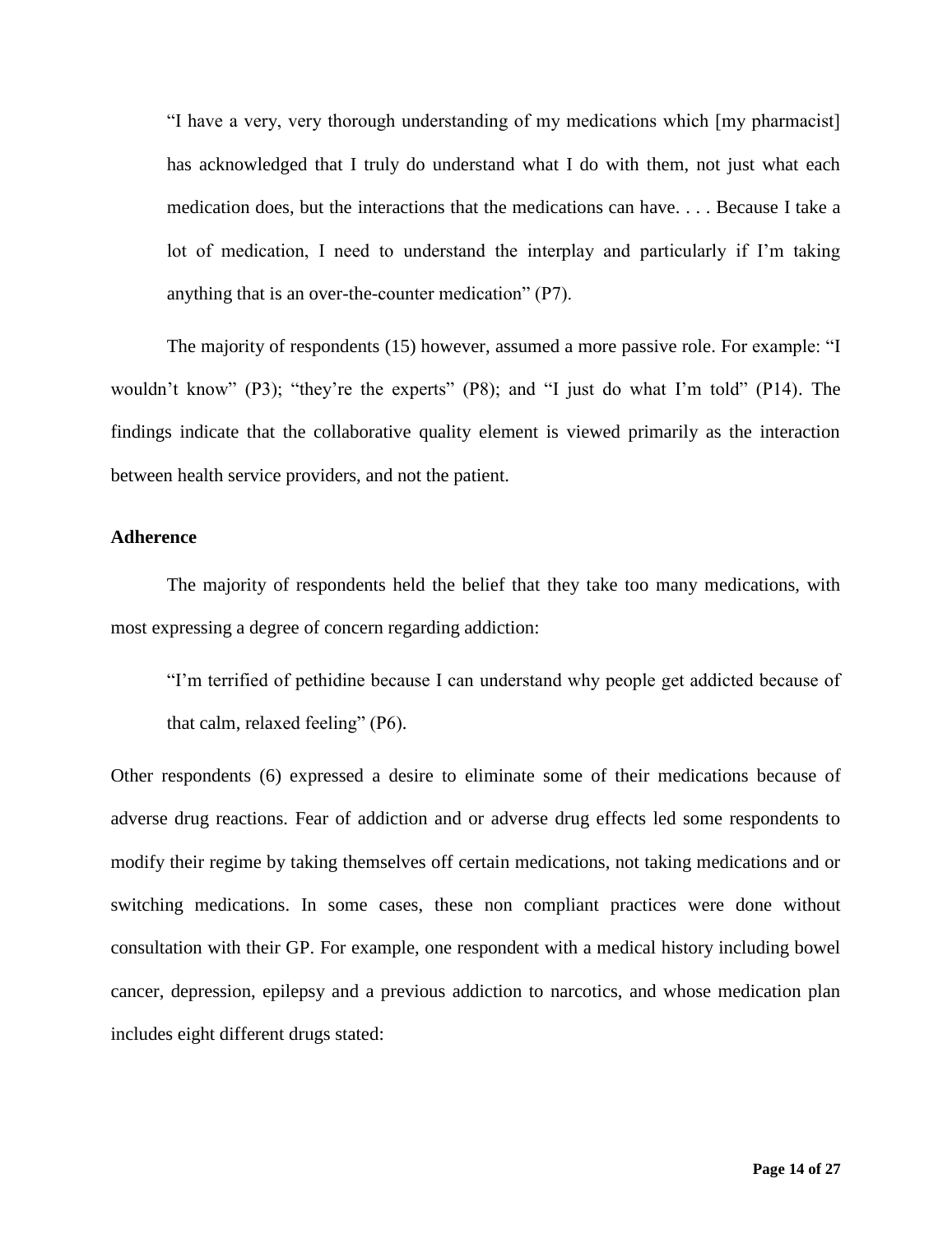"Tegretol is the only medication I have to take, all the rest I need to get off. . . . I have gotton myself off some of these and feel better" (P9).

Many respondents had difficulty in identifying and or integrating symptomatic experiences with information provided by health professionals, which contributed to misconceptions regarding their health condition(s). The data is rich with examples of these adaptation behaviors:

"I felt that I could do without them 'cause I don't like taking tablets, then I thought the doctor was giving me the wrong medication you know, I didn't take them and it made me sick and I ended up in hospital. . . . When I came out I started taking them properly" (P10); and

"I was in hospital and had pneumonia and I was taking all this cortisone and was getting fatter and fatter, I don't believe that weight helps your pain, but you start to put on weight you know, and I stopped taking them because of the weight" (P15).

Despite these non-adherent practices, when asked specifically if respondents have been able to stick to their medical regime, all respondents stated that they did.

When asked about beliefs relating to the respondents' prescriptions, the majority of participants acknowledged that their health condition was dependent on their medications. For instance:

"I have to take pain killers to cope with arthritis, osteoarthritis and fibromyalgia" (P6); and

"you've got to take your medications, you know, the older you get, the pain gets worse, so I've got to take them as I want some quality of life" (P16).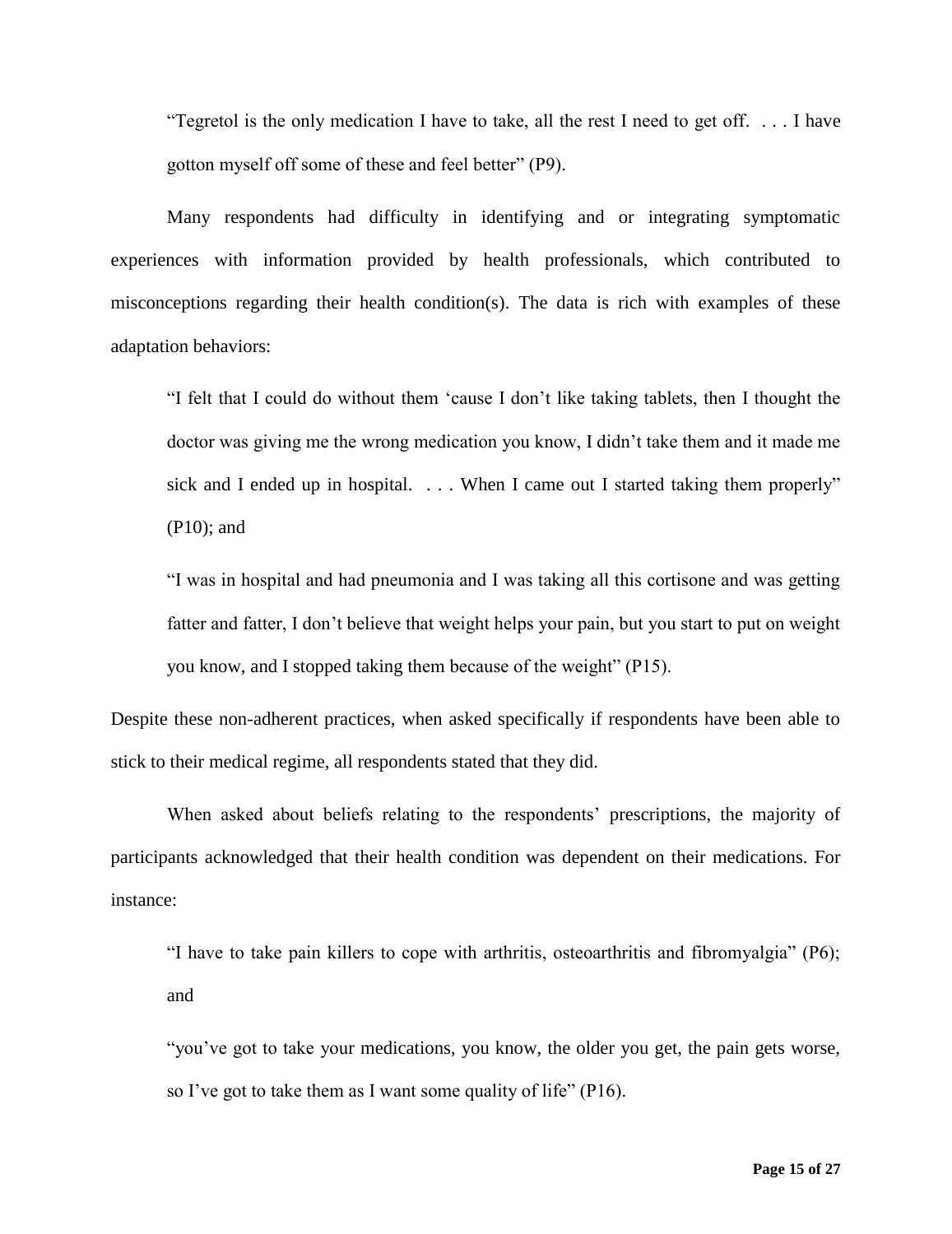Attributing adherence from a cost-benefit perspective was also observed. Some respondents indicated that because of financial issues, they could not afford some of their medications, and weighed the decision to stop particular medications on the perceived benefits of the treatment. The following statement verifies this belief:

"Because I'm on the Carer's pension, I haven't had the finances to get the prescriptions even though it might only be \$10 so I go without for a week" (P6).

## **Perceived Health Competence (PHC)**

In terms of perceived health competence, only two respondents said that they did not have a good understanding of their health conditions. Respondents were asked to describe ways in which they undertook other initiatives to gain additional knowledge about their health conditions. Four respondents said they conducted additional research by either talking to other health professionals or by subscribing to medical newsletters relevant to their health condition. The remaining 16 respondents indicated that they did not seek any additional information regarding their health conditions.

### **Emotional Intelligence (EI)**

The data provided rich information as to perceived intra and inter personal skills. Ten of the female respondents believed that it was easy for people to confide in them, compared to five of the male respondents. The majority of female respondents (8) felt they were guided more by their heart than their head, whereas the majority of male respondents (6) indicated they were guided more by their head than heart. In terms of whether respondents felt they could read other people's body language, the data was evenly split between those who thought they could and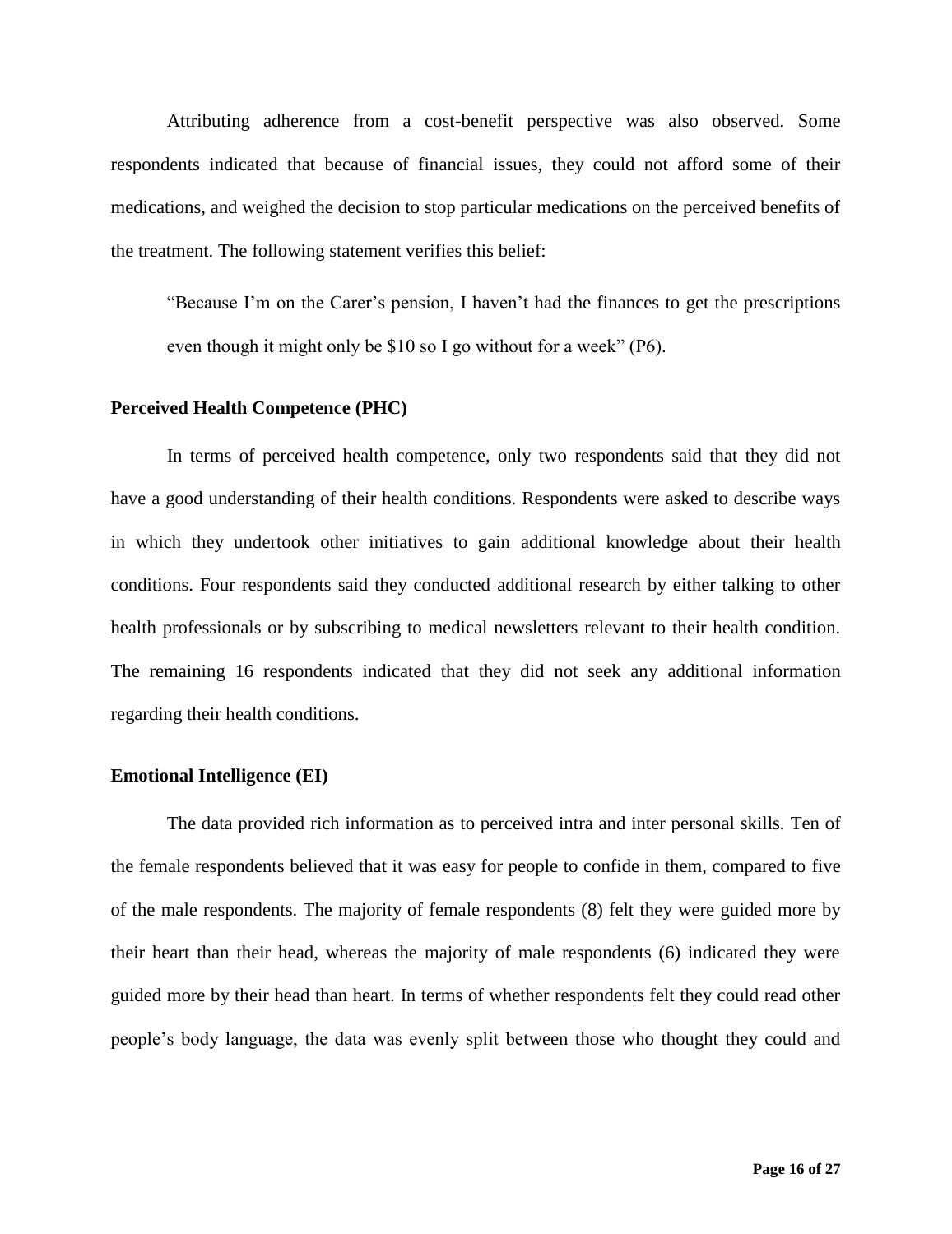those who thought they could not. This equal split was evident also between female and male respondents.

EI levels were additionally assessed by asking respondents how they would respond to the following hypothetical HMR encounter:

*"Imagine that the pharmacist who conducted your HMR was short with you. You thought they rushed the review without giving you the appropriate time. What would you think/ do?"* 

Of the female respondents, four displayed an empathetic attitude toward the pharmacist with statements such as:

"I think I'd be understanding, I'd feel he had a busy life and that had would more than likely account for his behavior" (P3); and

"No I'd feel that something was happening to her, like the other day when she came and she was upset cause her friend died, I mean I would have been hurt, you know if people are short with you, but no one knows what going on with other people's lives, but I'd still feel hurt if they were rude" (P12).

Seven female respondents displayed less empathic concern, with most indicating that they might feel hurt or annoyed and attributed blame to the pharmacist:

"she was probably feeling miserable and cranky and didn't want to come anyway, so she's taking it out on me" (P2).

The majority of male respondents (7) also displayed little empathic concern, albeit with less feeling or attribution of self-blame. Statements such as: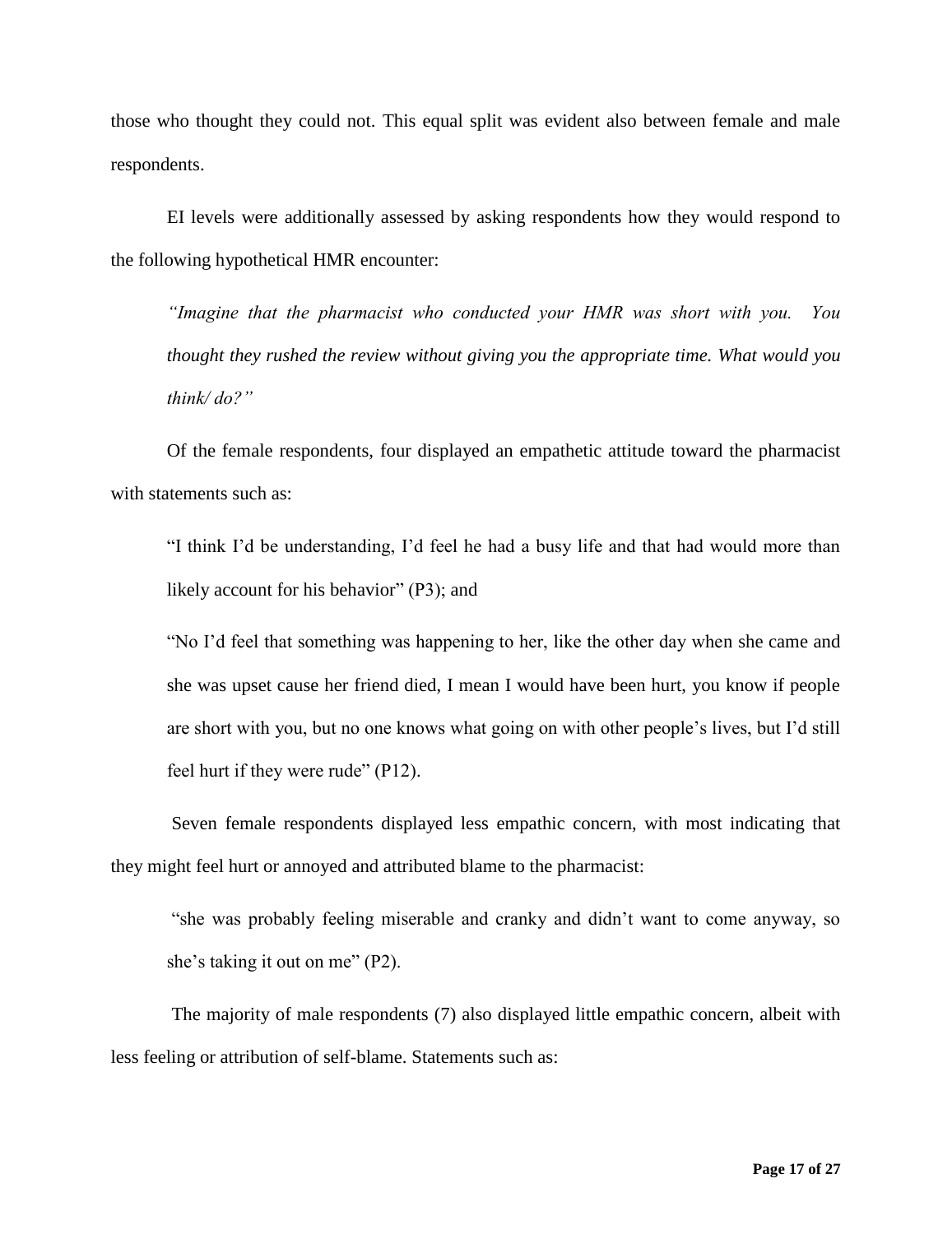"I wouldn't take notice of it at all. It would not worry me, why should it worry me if they don't do their job properly, it's not my fault. . . . Nothing affects me" (P7); and

"I'd tell him he's wasting his time and he's wasting my time too" (P16) exemplify this lack of concern.

The data suggests that overall, female respondents are more emotionally intelligent than male respondents. A higher number of females indicated they had good relations with other people, signified by the accompanying stories of relationships with family members or friends recalled when discussing whether they thought it was easy for people to confide in them. Comparatively, a lower number of males indicated that they had difficulty in interacting with people which lead them to believe that people did not easily confide in them.

## **Discussion**

Consistent with findings from previous research (Carman 1990, Brady & Cronin 2001, Dagger et al. 2007), the data suggests that service quality evaluations are highly complex processes, with most respondents identifying service quality at multiple levels of abstraction. The complexity of perceived service quality is evident from the number of confounding factors observed from the data. These relate mainly to the credence properties of health services which make it hard for patients to distinguish between interpersonal and technical dimensions of quality. Data from the present study support this view in that respondents identified technical quality based on the interpersonal attitudes and behaviors of their provider during the HMR encounter.

Non-adherence behavior, similar to perceived service quality, was found to be a highly complex phenomenon. The data provides rich examples of how patients model their representations of perceived threats and the procedures they use to manage their medications, revealing the multidimensionality of complex social and contextual factors of individual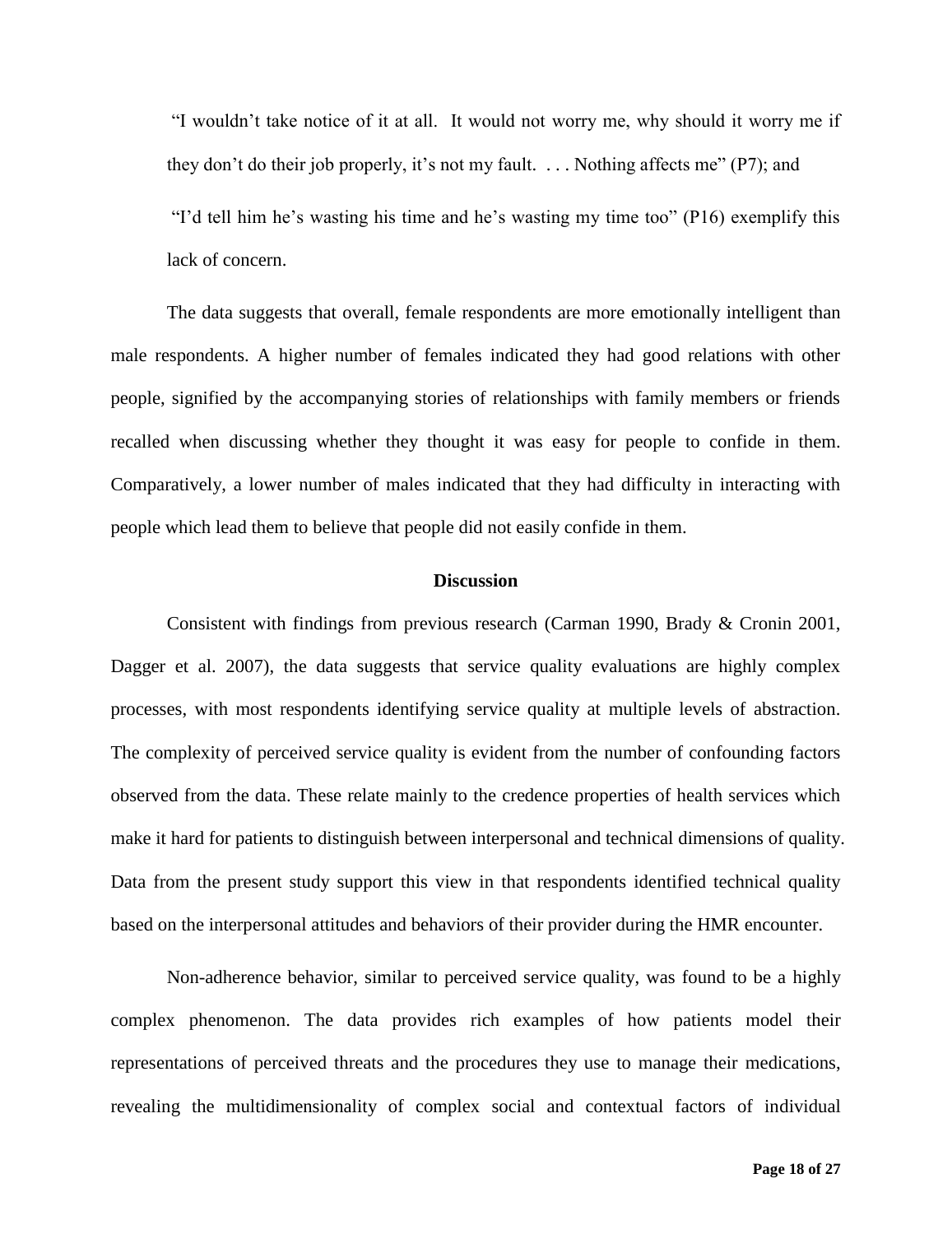cognition and affect. Despite the non-adherent practices identified, when asked specifically if respondents have been able to stick to their medical regime, all respondents stated that they did. This unanimous response was unsurprising given findings from past studies that suggest patients tend to underestimate missed dosages and or overestimate the extent to which they comply (Bergman & Werner 1963, Park & Lipman 1964, Roth & Caron 1978), and the tendency to respond in a socially desirable manner.

The hypothetical scenario used to facilitate the EI discussion was purposely designed to explore patient responses to a negative interaction, given other studies that found that most HMR patients viewed the encounter as positive (e.g. Schwartzkoff 2005). Negative social interactions might be a distinct dimension of social support and past studies have found a link between negative social interaction and psychological well-being (Rook 1984, Abbey et al. 1985). The findings from this study suggest that females were more emotionally intelligent than males. This is consistent with other studies which suggest EI might vary with gender (Schutte et al. 1998, Van Rooy et al. 2005, Goldenberg et al. 2006).

## **Limitations**

We recognise the limitations associated with interpretations from the small sample size (n=20). The purposeful nature of the sample means that caution is necessary in drawing general conclusions from the information provided in this study. Finally, the study recognises the limitations associated with the criteria of English-speaking patients as exclusionary of other cultural perspectives and or minority groups.

#### **Conclusion and Guidelines for Future Research**

Overall, the findings suggest that patient perceptions of their health and emotional state are important factors of the quality assessment of provider services, which influence their overall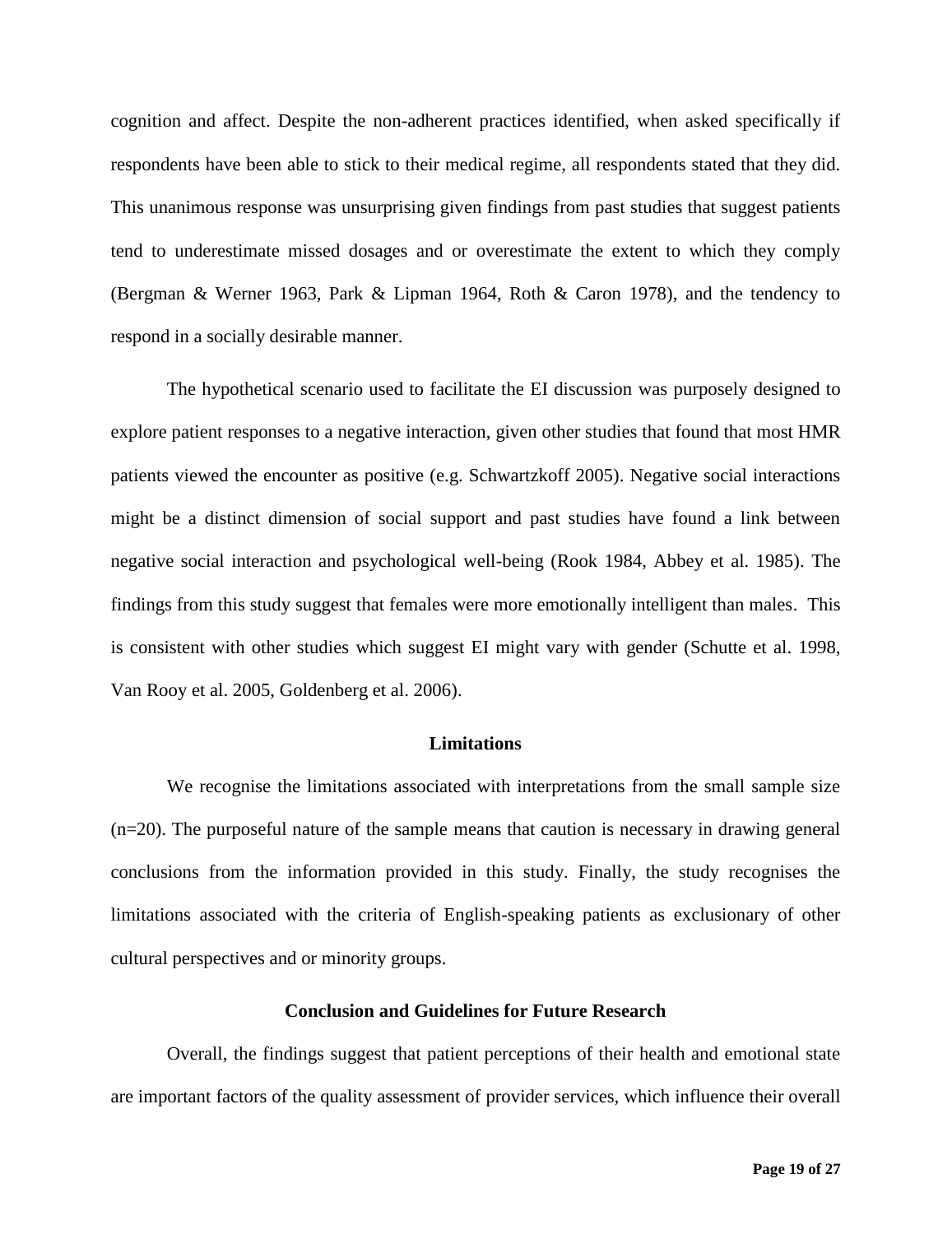perceptions of service quality and adherence. We contribute to understanding service quality and adherence by conceptualising service quality from a socio-cognitive perspective incorporating factors such as EI and health competence as moderators to overall service quality and nonadherence. No study has yet examined service quality and non-adherence from this integrated perspective. Second, the findings suggest that EI and health competence influence patient perceptions of service quality and non-adherence at multiple levels of abstraction and health care providers who acknowledge the influencing role of EI and health competence can develop a more targeted approach during their service delivery interactions. These actions have the potential to enhance quality perceptions and importantly, patient adherence.

Additional work is needed is empirically test these relationships. Other areas for future research are to investigate these relationships from a dyadic or triadic perspective, involving providers and or powerful others. Furthermore, these relationships can be explored in other health contexts, for example, dentistry, weight loss or smoking cessation programs.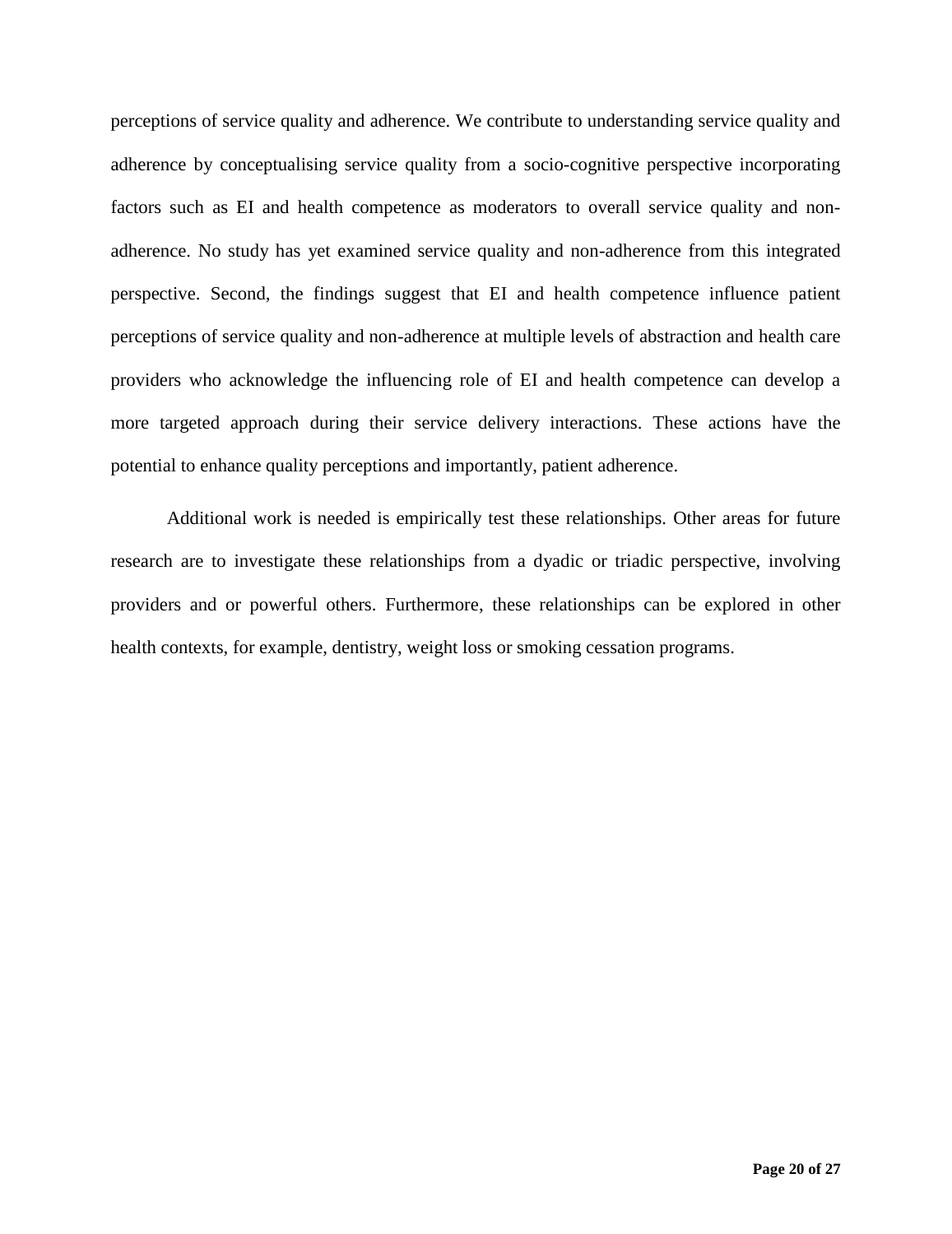#### **References**

Abbey, A., Abramis, D. J. & Caplan, R. D. (1985). Effects of different sources of social support and social conflict on emotional well-being. *Basic and Applied Social Psychology, 6*(2), pp. 111-129.

Austin, E. J., Saklofske, D. H. & Egan, V. (2005). Personality, well-being and health correlates of trait emotional intelligence. *Personality and Individual Differences, 38*(3), pp. 547-558.

Bergman, A. B. & Werner, R. J. (1963). Failure of children to receive penicillin by mouth. *The New England Journal of Medicine, 268*(Jun 13), pp. 1334-1338.

Brady, M. K. & Cronin, J. (2001). Some new thoughts on conceptualizing perceived service quality: A hierarchical approach. *Journal of Marketing, 65*(3), pp. 34-49.

Brown, R. F. & Schutte, N. S. (2006). Direct and indirect relationships between emotional intelligence and subjective fatigue in university students. *Journal of Psychosomatic Research, 60*(6), pp. 585-593.

Carman, J. M. (1990). Consumer perceptions of service quality: An assessment of the SERVQUAL dimensions. *Journal of Retailing, 66*(1), pp. 33-56.

Chisholm-Burns, M. A. & Spivey, C. A. (2008). Pharmacoadherence: A new term for a significant problem. *American Journal of Health-System Pharmacy, 65*(7), pp. 661-667.

Choi, K. S., Cho, W. H., Lee, S., Lee, H. & Kim, C. (2004). The relationships among quality, value, satisfaction and behavioral intention in health care provider choice: A South Korean study. *Journal of Business Research, 57*(8), pp. 913-921.

Dabholkar, P. A., Shepherd, C. D. & Thorpe, D. I. (2000). A comprehensive framework for service quality: An investigation of critical conceptual and measurement issues through a longitudinal study. *Journal of Retailing, 76*(2), pp. 139-174.

Dagger, T. S., Sweeney, J. C. & Johnson, L. W. (2007). A hierarchical model of health service quality: Scale development and investigation of an integrated model. *Journal of Service Research, 10*(2), pp. 123- 142.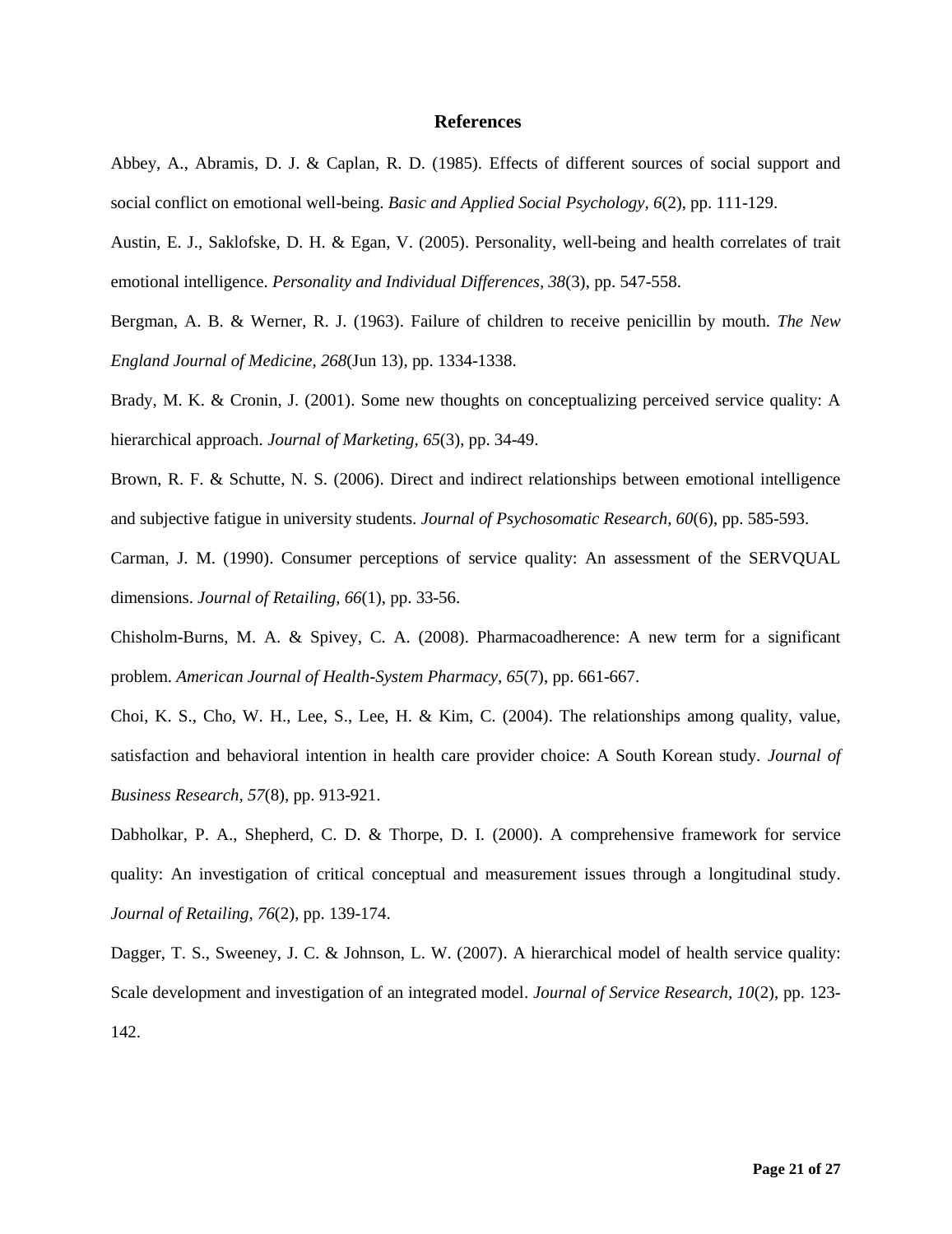Davis, M. H. (1980). A multidimensional approach to individual differences in empathy". *JSAS Catalog of Selected Documents in Psychology, 10*(85), pp. 2-19.

de Ruyter, K. & Wetzels, M. (1998). On the complex nature of patient evaluations of general practice service. *Journal of Economic Psychology, 19*(5), pp. 565-590.

DiMatteo, R. M. & Hays, R. (1980). The significance of patients' perceptions of physician conduct: A study of patient satisfaction in a family practice centre. *Journal of Community Health, 6*(1), pp. 18-34.

Donabedian, A. (1966). Evaluating the quality of medical care. *Milbank Memorial Fund Quarterly, 44*(44), pp. 3.

Donovan, J. L. & Blake, D. R. (1992). Patient non-compliance: Deviance or reasoned decision-making? *Social Science & Medicine, 34*(5), pp. 507-513.

Gardner, H. (1983) Frames of Mind: The Theory of Multiple Intelligences*,* New York, Basic Books.

Goldenberg, I., Matheson, K. & Mantler, J. (2006). The assessment of emotional intelligence: A comparison of performance-based and self-report methodologies. *Journal of Personality Assessment, 86* (1), pp. 33-45.

Greenley, J. R., Young, T. B. & Schoenherr, R. A. (1982). Psychological distress and patient satisfaction. *Medical Care, 20*(4), pp. 373-385.

Haynes, B. R., Taylor, D. W. & Sackett, D. L. (1976) Compliance in Health Care*,* Baltimore, John Hopkins University Press.

Horne, R. & Weinman, J. (2002). Self-regulation and self-management in asthma: Exploring the role of illness perceptions and treatment beliefs in explaining non-adherence to preventer medication. *Psychology & Health, 17*(1), pp. 17-32.

Linn, L. S. & Sheldon, G. (1982). Patient suffering and patient satisfaction among the chronically ill. *Medical Care, 20*(4), pp. 425-431.

Lutfey, K. E. & Wishner, W. J. (1999). Beyond "compliance" is "adherence". *Diabetes Care, 22*(4), pp. 635-639.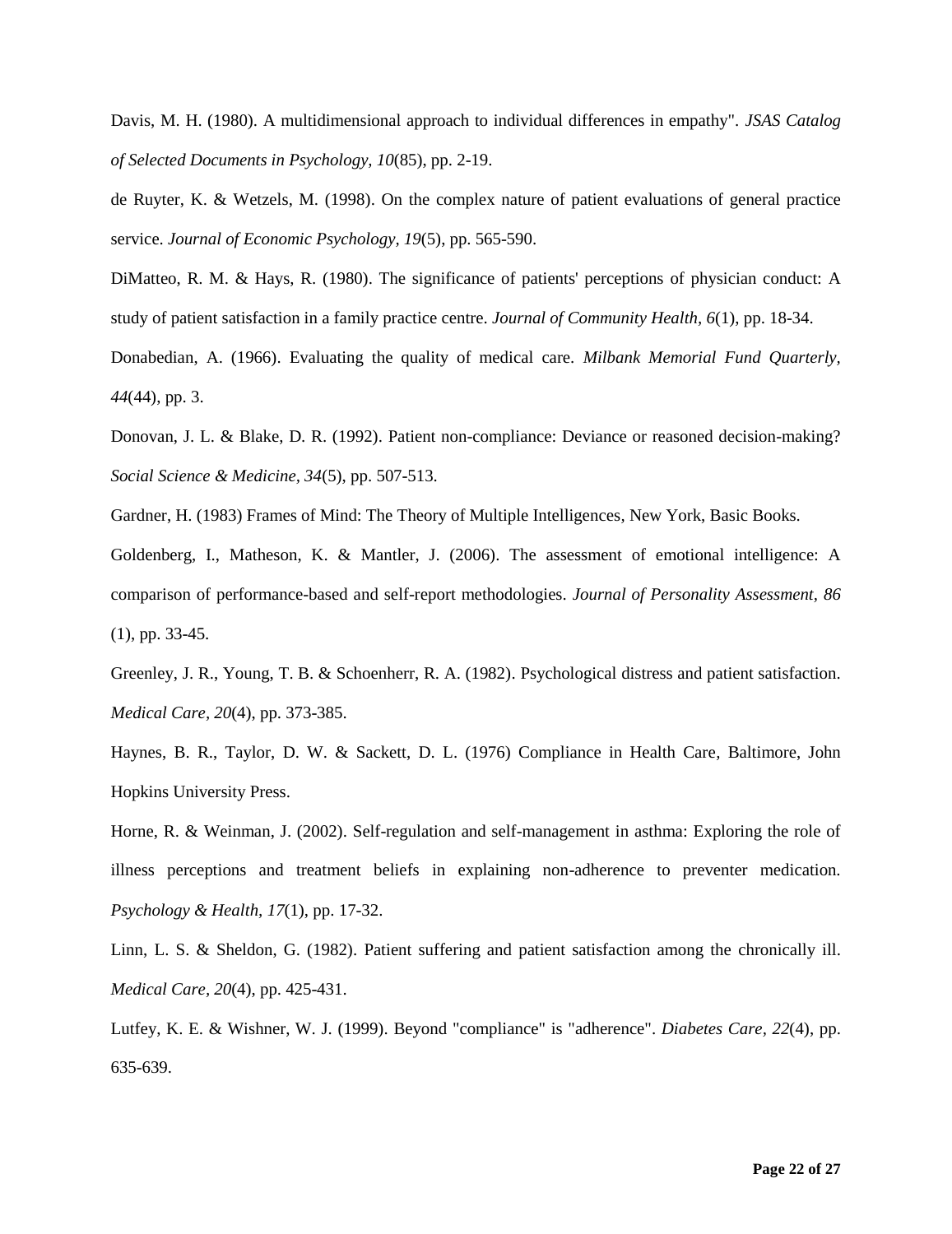Mårdby, A.-C., Åkerlind, I. & Jörgensen, T. (2007). Beliefs about medicines and self-reported adherence among pharmacy clients. *Patient Education and Counseling, 69*(1-3), pp. 158-164.

McDougall, G. H. & Levesque, T. J. (1994). A revised view of service quality dimensions: An empirical investigation. *Journal of Professional Service Marketing, 11*(1), pp. 189-209.

Miles, M. B. & Huberman, M. A. (1994) Qualitative Data Analysis: An Expanded Sourcebook*,* London, Sage Publications.

Morisky, D. E., Green, L. W. & Levine, D. M. (1986). Concurrent and predictive validity of a selfreported measure of medication adherence. *Medical Care, 24*(1), pp. 67-74.

Murfin, D. E., Schlegelmilch, B. B. & Diamantopoulos, A. (1995). Perceived service quality and medical outcome: An interdisciplinary review and suggestions for future research. *Journal of Marketing Management, 11*(1-3), pp. 97-117.

Park, L. C. & Lipman, R. S. (1964). A comparison of patient dosage deviation reports with pill counts. *Psychopharmacologia, 6*(4), pp. 299-302.

Perry, C. (1998). Processes of a case study methodology for postgraduate research in marketing. *European Journal of Marketing, 32*(9/10), pp. 785-802.

Rook, K. S. (1984). The negative side of social interaction: Impact on psychological well-being. *Journal of Personality and Social Psychology, 46*(5), pp. 1097-1108.

Roth, H. P. (1987). Measurement of compliance. *Patient Education and Counseling, 10*(2), pp. 107-116.

Roth, H. P. & Caron, H. S. (1978). Accuracy of doctors' estimates and patients' statements on adherence to a drug regimen. *Clinical Pharmacology and Therapeutics, 23*(3), pp. 361-370.

Rust, R. T. & Oliver, R. L. (1994). "Service quality: Insights and managerial implications from the frontier", in Rust, R. T. & Oliver, R. L. (Eds.) *Service Quality: New directions in Theory and Practice.*  CA, Sage Publications, Thousand Oaks.

Salovey, P. & Grewal, D. (2005). The science of emotional intelligence. *Current Directions in Psychological Science, 14*(6), pp. 281-285.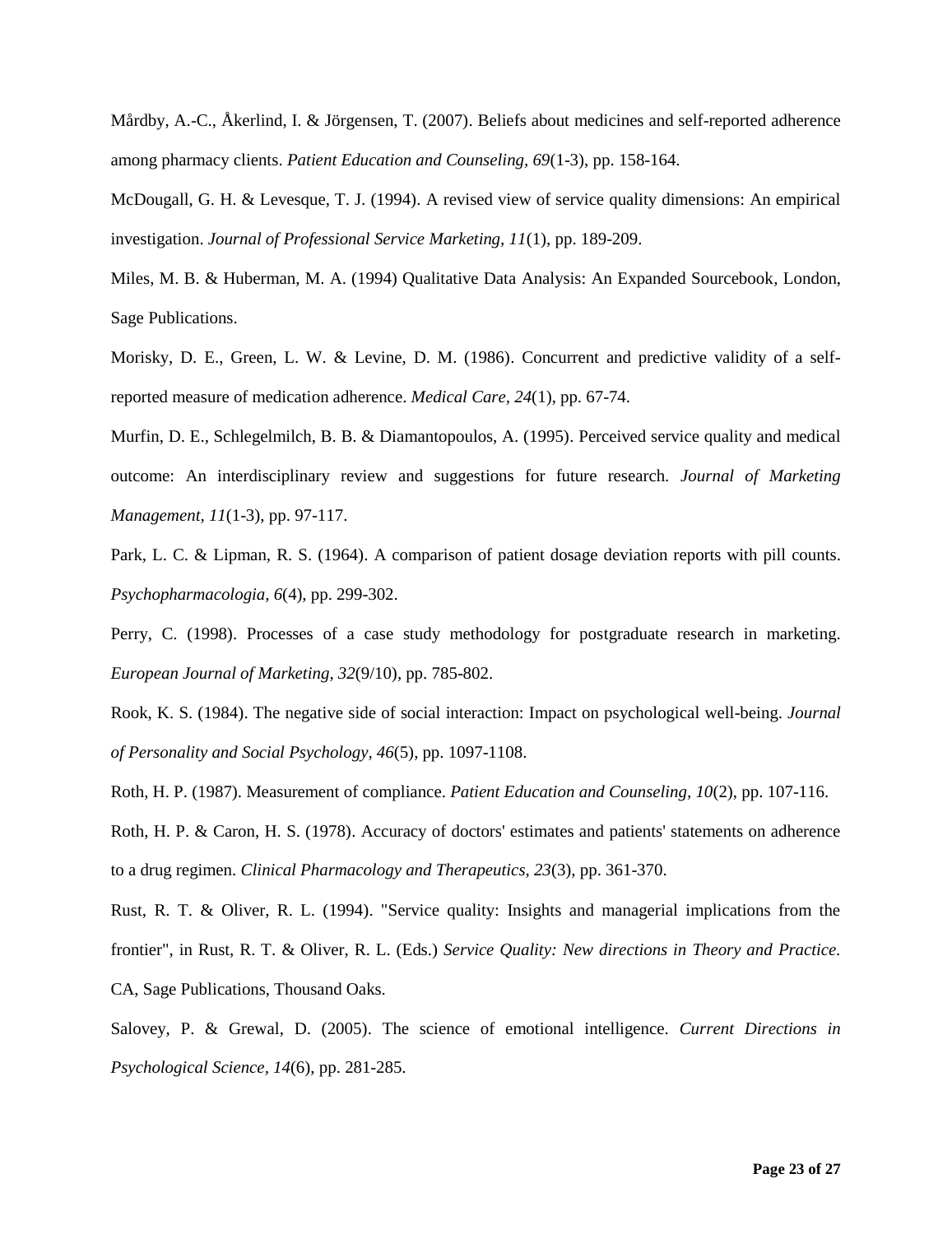Salovey, P., Rothman, A. J., Detweiler, J. B. & Steward, W. T. (2000). Emotional states and physical health. *American Psychologist, 55*(1), pp. 110-121.

Schutte, N. S., Malouff, J. M., Hall, L. E., Haggerty, D. J., Cooper, J. T., Golden, C. J. & Dornheim, L. (1998). Development and validation of a measure of emotional intelligence. *Personality and Individual Differences, 25*(2), pp. 167-177.

Schwartzkoff, J. (2005) Investigator Initiated Guild Government Grant 2004-526. Evaluation of HMR Program.

Sherbourne, C. D., Hays, R. D., Ordway, L., DiMatteo, R. M. & Kravitz, R. L. (1992). Antecedents of adherence to medical recommendations: Results from the medical outcomes study. *Journal of Behavioral Medicine, 15*(5), pp. 447-468.

Smith, M. S., Wallston, K. A. & Smith, C. A. (1995). The development and validation of the Perceived Health Competence Scale. *Health Education Research, 10*(1), pp. 51-64.

Stake, R. E. (1995) The Art of Case Study Research, Sage Publications Inc.

Stephenson, B. J., Rowe, B. H., Haynes, R. B., Macharia, W. M. & Leon, G. (1993). The rational clinical examination. Is this patient taking the treatment as prescribed? *Journal of American Medical Association, 269*(21), pp. 2779-2781.

Vale, M. J., Jelinek, M. V., Best, J. D. & Santamaria, J. D. (2002). Coaching patients with coronary heart disease to achieve the target cholesterol: A method to bridge the gap between evidence-based medicine and the "real world"- randomized controlled trial. *Journal of Clinical Epidemiology, 55*(3), pp. 245-252.

Van Rooy, D. L., Alonso, A. & Viswesvaran, C. (2005). Group differences in emotional intelligence scores: Theoretical and practical implications. *Personality and Individual Differences, 38*(3), pp. 689-700. Vermeire, E., Hearnshaw, H., Van Royen, P. & Denekens, J. (2001). Patient adherence to treatment: three decades of research. A comprehensive review. *Journal of Clinical Pharmacy & Therapeutics, 26*(5), pp. 331-342.

Wallston, K. A. (1992). Hocus-pocus, the focus isn't strictly on locus: Rotter's social learning theory modified for health. *Cognitive Therapy and Research, 16*(2), pp. 183-199.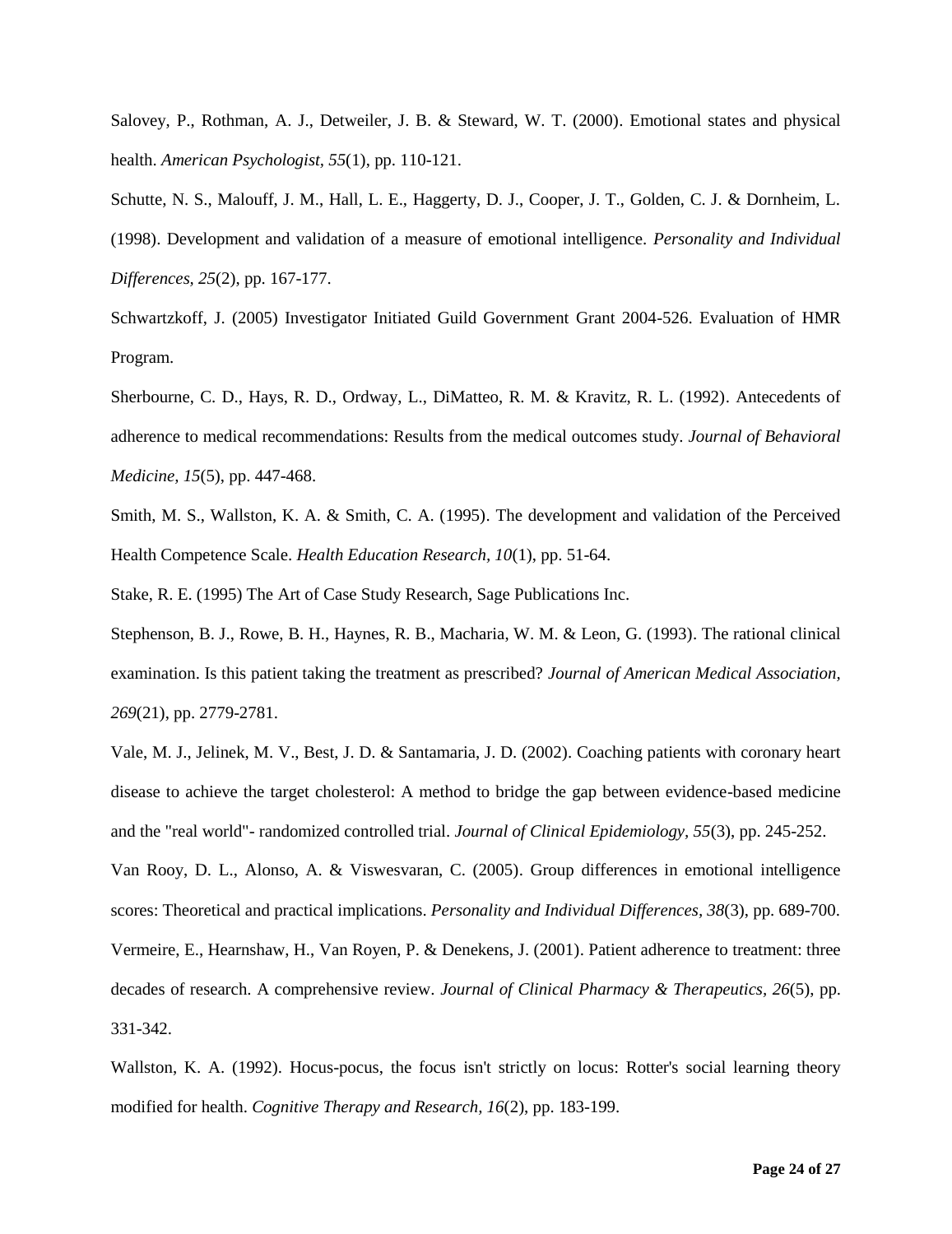Yin, R. K. (2003) Case Study Research - Design and methods*,* Newbury Park, CA, Sage.

Zineldin, M. (2006). The quality of health care and patient satisfaction: An exploratory investigation of the 5Qs model at some Egyptian and Jordanian medical clinics. *International Journal of Health Care Quality Assurance, 19*(1), pp. 60-92.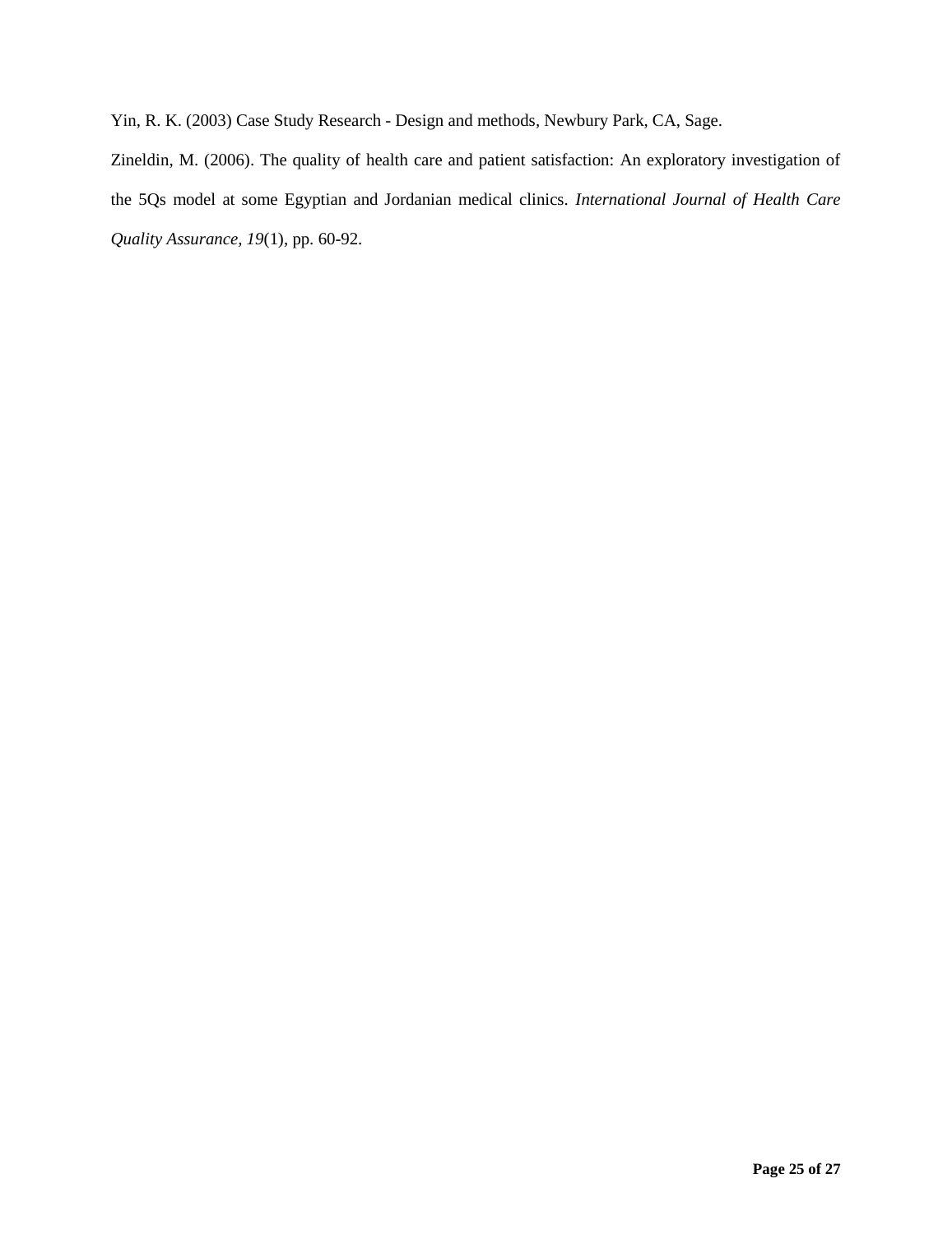# **Table 1 Health Conditions**

| <b>Health Condition</b> |                                                    | <b>Frequency</b>         |
|-------------------------|----------------------------------------------------|--------------------------|
| Cardiovascular          | Hypertension (high blood pressure)                 | 11                       |
|                         | Angina (chest pain)                                | $\overline{\mathcal{A}}$ |
|                         | Infarct (heart attack)                             | $\overline{2}$           |
|                         | Hyperlipidemia (high cholesterol)                  | 7                        |
|                         | Arrhythmia (irregular heart beat)                  | 1                        |
|                         | Peripheral vascular (blocked arteries)             | $\mathbf{1}$             |
| Respiratory             | Emphysema (Chronic obstructive airway<br>diseases) | 4                        |
|                         | Asthma                                             | 7                        |
| Diabetes                |                                                    | 7                        |
| Cancer                  |                                                    | 3                        |
| Gastro-intestinal       | Reflux, ulcer                                      | 4                        |
|                         | Irritable bowl                                     | 3                        |
| Arthritis               |                                                    | 7                        |
| Cataracts               |                                                    | 1                        |
| Mental illness          |                                                    | 5                        |
| Neurological            | Stroke/mini strokes                                | $\overline{2}$           |
| Osteoporosis            |                                                    | 6                        |